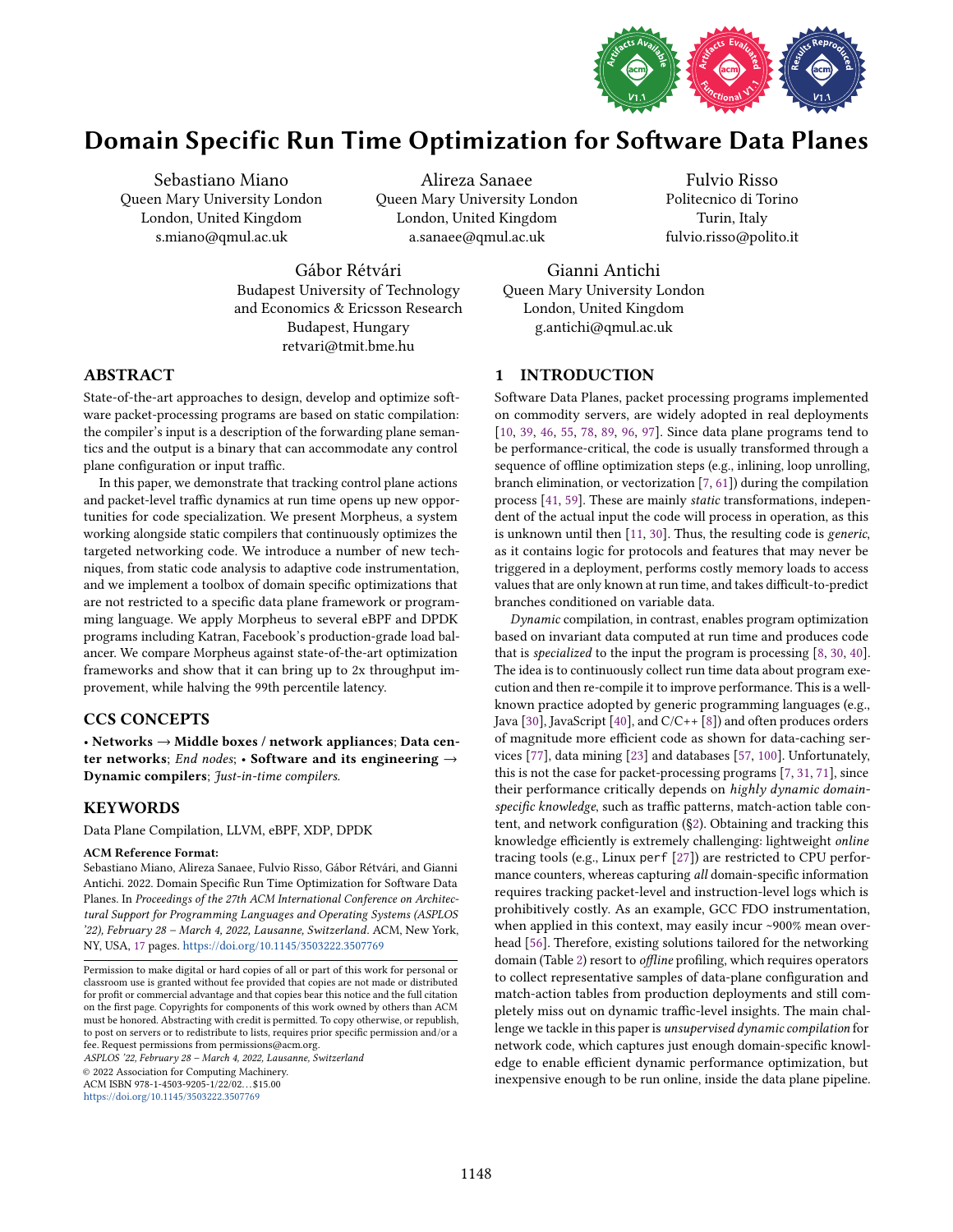Table 1: A comparison of some popular dynamic optimization frameworks and Morpheus.

<span id="page-1-1"></span>

| Name                              | Domain<br>specific | Unsupervised<br>adaptation to<br>control plane<br>actions | Unsupervised<br>adaptation to<br>data plane<br>traffic | Data plane<br>agnostic | Description                                                               |
|-----------------------------------|--------------------|-----------------------------------------------------------|--------------------------------------------------------|------------------------|---------------------------------------------------------------------------|
| Bolt [77]                         |                    |                                                           |                                                        |                        | Offline profile-guided optimizer for generic software code.               |
| AutoFDO [23]                      |                    |                                                           |                                                        |                        | Offline profile-guided optimizer for generic software code.               |
| eSwitch [71]                      |                    |                                                           |                                                        |                        | Policy-driven optimizer for DPDK-based OpenFlow software switches.        |
| P5[6]                             |                    |                                                           |                                                        |                        | Policy-driven optimizer for P4/RMT packet-processing pipelines.           |
| P <sub>2</sub> GO <sup>[94]</sup> |                    |                                                           |                                                        |                        | Offline profile-guided optimizer for P4/RMT packet-processing pipelines.  |
| PacketMill [36]                   |                    |                                                           |                                                        |                        | Packet metadata management optimizer for DPDK-based software data planes. |
| NFReducer <sup>[31]</sup>         |                    |                                                           |                                                        |                        | Policy-driven optimizer for network function virtualization.              |
| Morpheus                          |                    |                                                           |                                                        |                        | Run time compiler and optimizer framework for arbitrary networking code.  |

We present Morpheus, a system to optimize network code at run time using domain-specific dynamic optimization techniques. Morpheus operates in unsupervised mode: it does not require any a priori knowledge about control plane configuration or data plane traffic patterns. We discuss its design challenges ([ğ3\)](#page-2-0), such as automatically tracking highly variable input (e.g., inbound traffic) that may change tens, or hundreds of millions times per second. We show that the required profiling and tracing facilities, if implemented carelessly, can easily nullify the performance benefit of code specialization. We introduce several novel techniques; we leverage static code analysis to build an understanding of the program offline and propose a low-overhead adaptive instrumentation mechanism to minimize the amount of data collected online. Then, we invoke several dynamic optimization passes (e.g., dead code elimination, data-structure specialization, just-in-time compilation, and branch injection) to specialize the code against control plane actions and data plane traffic patterns. Finally, we protect the consistency of the specialized code against changes to input that is considered invariant by injecting guards ([ğ4\)](#page-3-0).

Our implementation exploits the LLVM JIT compiler toolchain to apply the above ideas at the LLVM Intermediate Representation (IR) level in a generic fashion and separates data plane specific code to several backend plugins to minimize the effort in porting Morpheus to a new architecture ([ğ5\)](#page-6-0). The code currently contains an eBPF and a DPDK/C plugin. We apply Morpheus to a number of packet processing programs, including the production-grade L4 load balancer Katran from Facebook, using synthetic and real-world traffic traces ([ğ6\)](#page-7-0). Our results show that Morpheus can improve the performance of the unoptimized (statically compiled) eBPF application up to 94%, while reducing packet-processing latency by up to 123% at the 99th percentile. Applying Morpheus to a DPDK program, we increase performance by up to 469%. Finally, we measured Morpheus against state-of-the-art network code optimization frameworks such as ESwitch [\[71\]](#page-15-7) and PacketMill [\[36\]](#page-14-12): we show that Morpheus boosts the throughput by up to 80% and 294%, respectively, compared to existing work.

Contributions. In this paper, we:

- demonstrate that tracking packet-level dynamics opens up new opportunities for network code specialization;
- design and implement Morpheus, a system working with standard compilers to optimize network code at run time;
- extensively evaluated Morpheus by applying it to two different I/O technologies (i.e., DPDK and eBPF), and a number of programs including production-grade software;
- share the code in open source to foster reproducibility  $[65]$ <sup>1</sup>.

# <span id="page-1-0"></span>2 THE CASE FOR DOMAIN-SPECIFIC OPTIMIZATIONS

State-of-the-art profile guided optimization tools (PGO), such as Google's AutoFDO [\[23,](#page-14-8) [48\]](#page-15-10) and Facebook's Bolt [\[77\]](#page-15-5), can dynamically rewrite the targeted code using execution profiles recorded offline; e.g., by simplifying load instructions or reordering basic blocks to speed up the most frequently executed code paths. Fig[.1a](#page-2-1) shows the single-core throughout obtained when applying AutoFDO and Bolt combined (PGO) to a sample DPDK firewall application [\[33\]](#page-14-13), which performs basic L2/L3/L4 packet processing followed by a lookup into an access control list (ACL), over a stream of 64-byte packets at 40Gb line rate (see [ğ6](#page-7-0) for the details of the configuration). In line with the expectations [\[23,](#page-14-8) [56,](#page-15-8) [77\]](#page-15-5), we managed to improve the performance of the targeted code by a mere 4.2%.

The behavior of packet-processing code can, however, be deeply influenced by specific metrics (e.g., match-action table access patterns, table sizes and content) that cannot be tracked with generic profiling mechanisms (i.e., Linux perf) used by standard PGO tools. Lacking such domain-specific insight, meaningful only in the packet processing context, generic purpose PGO tools cannot be fully exploited for dynamically optimizing network code [\[7,](#page-14-2) [31,](#page-14-9) [36,](#page-14-12) [71,](#page-15-7) [82\]](#page-16-6).

To understand the potential of domain-specific optimizations, we present a series of preliminary benchmarks using real network code. We consider two applications: the DPDK sample firewall discussed above and Katran [\[46\]](#page-15-0), Facebook's open-source L4 eBPF/XDP load balancer.

The promise of policy-driven optimizations. Most data-plane programs are developed as a single monolithic block containing various features that might be activated depending on the specific network configuration in use at any instance of time. For example, many large-scale cloud deployments still run on pure IPv4 and so the hypervisor switches would never have to process IPv6 packets [\[50\]](#page-15-11) or adopt a single virtualization technology (VLAN/VxLAN/ GRE/Geneve/GTP) and so switches would never see other encapsulations in operation [\[55,](#page-15-1) [76\]](#page-15-12). This implies that, depending on dynamic input that is unknown at compile time, a huge body of

<sup>&</sup>lt;sup>1</sup>A working version with latest updates is also available here: [https://github.com/](https://github.com/Morpheus-compiler/Morpheus) [Morpheus-compiler/Morpheus](https://github.com/Morpheus-compiler/Morpheus)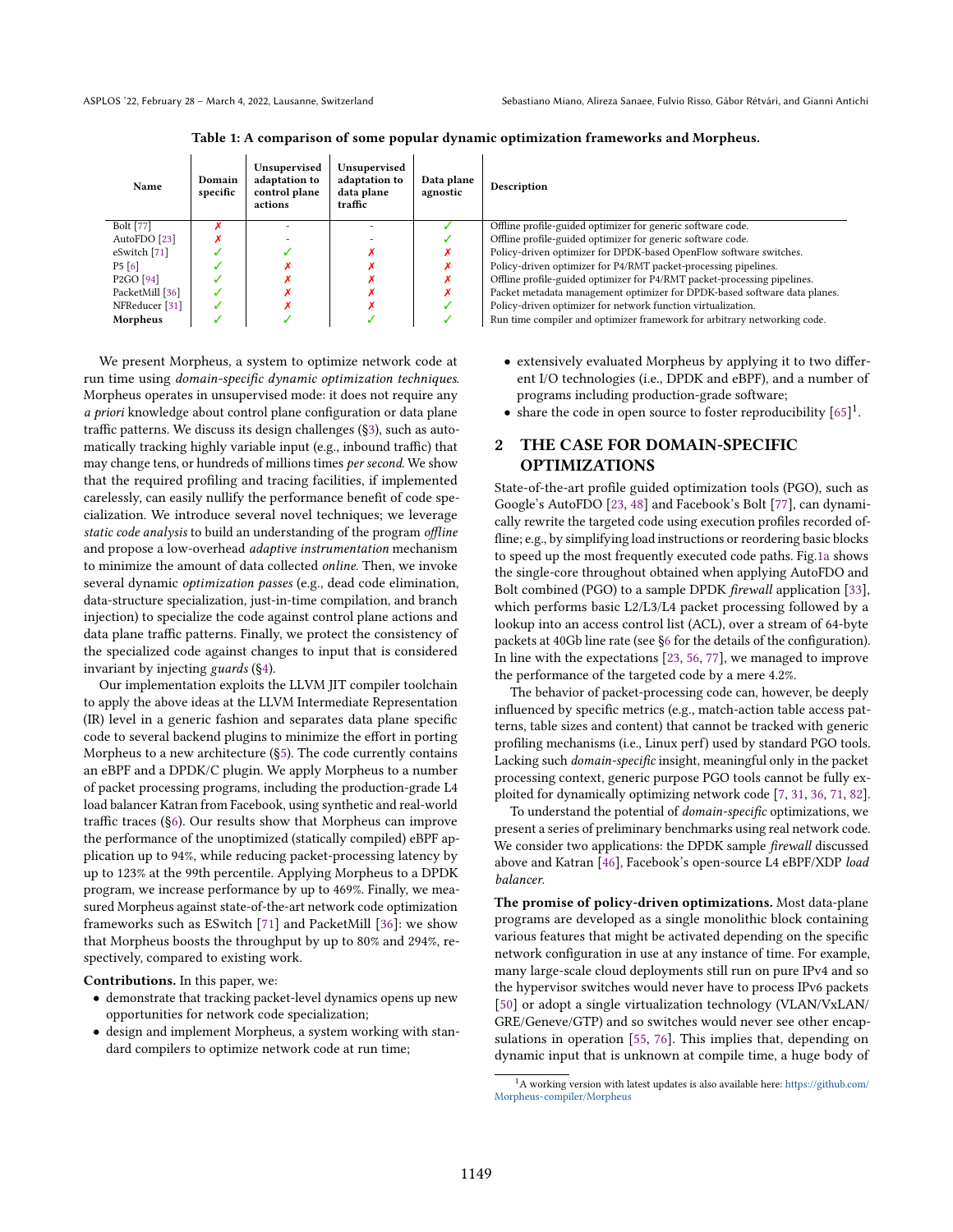unused code gets assembled into the program, boosting code size and causing excess branch prediction misses, negatively impacting the overall performance [\[7,](#page-14-2) [31,](#page-14-9) [62,](#page-15-13) [69\]](#page-15-14).

Removing unused code based on run time configuration can have a profound effect on software performance. To show this, we configured our firewall as a TCP signature-based Intrusion Detection System (IDS), with only TCP wildcard rules generated with Class-Bench [\[93\]](#page-16-7). This opens up an opportunity for optimization: all non-TCP packets can bypass the ACL table, avoiding a wasteful lookup. Fig. [1b](#page-2-1) shows the run time benefit of this optimization (under the Run time configuration bar) for a synthetic input traffic trace where only about 10% of the packets are UDP. Although around 90% of the traffic still has to undergo an ACL lookup, just avoiding this costly operation for a small percentage of traffic increases performance with about 4.7%, without changing the semantic in any way. In many practical scenarios, like DDoS blocking, security groups [\[47,](#page-15-15) [74\]](#page-15-16) or whitelist-based access control, most firewall rules are fully-specified; for instance, in the official Stanford ruleset [\[54\]](#page-15-17) on average ~45% of the rules are purely exact-matching. This opens up another dynamic optimization opportunity: add in front of the ACL an exact-matching lookup table to sidestep the costly wildcard lookup. The result in Fig. [1b](#page-2-1) (under the Table specialization bar) shows a further ~8% performance improvement with this simple modification.

A similar effect is visible with the load-balancer (Fig. [1c\)](#page-2-1): configuring Katran as an HTTP load balancer [\[15,](#page-14-14) [73\]](#page-15-18) allows to dynamically remove all the branches and code unrelated to IPv4/TCP processing, which reduces the number of instructions by  $~58\%$  (as reported by the Linux perf tool), yielding ~17,1% decrease in the number of L1 instruction cache-load misses. Better cache locality then translates into ~12% performance improvement (from 4.09 Mpps to 4.69 Mpps).

Takeaway #1: Specializing networking code for slowly changing input, like flow-rules, ACLs and control plane policies, substantially improves the performance of software data planes.

The need for tracking packet-level dynamics. The potential to optimize code for specific network configurations has been explored in prior work, for OpenFlow [\[71\]](#page-15-7), P4 software [\[82,](#page-16-6) [94\]](#page-16-5) and hardware targets [\[6\]](#page-14-11), network functions [\[31\]](#page-14-9), and programmable switches [\[36\]](#page-14-12) (see Table [1\)](#page-1-1). In order to maximize performance, however, we need to go beyond specializing the code for relatively stable run time configuration and apply optimizations at the packet level.

Consider the DPDK firewall application. We installed 1000 wildcard rules and generated highly skewed traffic, so that from the thousand active unique 5-tuple flows only 5% accounts for 95% of the traffic. This opens up the opportunity to inline the match-action logic for the recurring rules. As the results show (Fig. [1b,](#page-2-1) under the Fast Path bar), we obtain ~42% performance improvement with this simple traffic-dependent optimization. With the eBPF load balancer the effect is also visible: configuring 10 Virtual IPs (VIP) (both TCP and UDP), each with hundred different back-end servers, a similarly skewed input traffic trace presents the same opportunity to inline code, yielding ~24% performance edge (Fig[.1c\)](#page-2-1).

Takeaway #2: For maximum performance, networking code must be specialized with respect to inbound traffic patterns, despite the potentially daunting packet-level dynamics.

Domain Specific Run Time Optimization for Software Data Planes ASPLOS '22, February 28 - March 4, 2022, Lausanne, Switzerland

<span id="page-2-1"></span>

Figure 1: (a) Impact of AutoFDO+Bolt (PGO) and performance breakdown when applying a set of domain specific optimizations to both (b) the DPDK firewall and (c) the Facebook's Katran eBPF load balancer. We were unable to run PGO on the latter, since existing tools do not support eBPF targets.

## <span id="page-2-0"></span>3 CHALLENGES

Static compilation performs optimizations that depend only on compile-time constants: it does not optimize variables whose value is invariant during the execution of the program but remain unknown until then. Dynamic compilation, in contrast, enables specializing the code with respect to invariant run time data [\[8\]](#page-14-6). This opens up a broad toolbox of optimization opportunities, to propagate, fold and inline constants, remove branches and eliminate code never triggered in operation, or even to completely sidestep costly match-action table processing. The unsupervised optimization of networking code, however, presents a number of unique challenges:

Challenge #1: Low-overhead run time instrumentation. Unsupervised dynamic optimization rests on the assumption that program variables remaining invariant for an extended period of time are promptly detected. This is the job of profiling tools. Although low-overhead solutions exist [\[27,](#page-14-10) [28,](#page-14-15) [42,](#page-15-19) [60\]](#page-15-20), they track high-level code behavior information such as cache events, branch misses or memory accesses which is not enough for packet-processing code ([ğ2\)](#page-1-0). Less lightweight and more accurate tools [\[9,](#page-14-16) [20,](#page-14-17) [29\]](#page-14-18), instead, are not practical to be used at data-plane time scales: recording at run time instruction-level logs for code that processes potentially tens of millions of packets per second can introduce an overhead that makes the subsequent optimization pointless. For example, GCC FDO instrumentation can easily incur ~900% mean overhead [\[56\]](#page-15-8). We tackle this challenge in Morpheus by using static code analysis to understand the structure of the program offline ([ğ4.1\)](#page-3-1) and leveraging an adaptive instrumentation mechanism to minimize the amount of data that is collected online ([ğ4.2\)](#page-4-1).

Challenge #2: Dynamic code generation. Once run time profiling information is available, the dynamic compiler applies domainspecific optimizations to specialize the code for that profile. Here, code generation must integrate seamlessly into the compiler toolchain, to avoid interference with the built-in optimizations. Furthermore, a toolbox of domain-specific optimization passes must be identified, which, when applied to networking code, promise significant speedup ([ğ4.3\)](#page-4-2).

Challenge #3: Consistency. The dynamically optimized data plane is contingent on the assumption that the data considered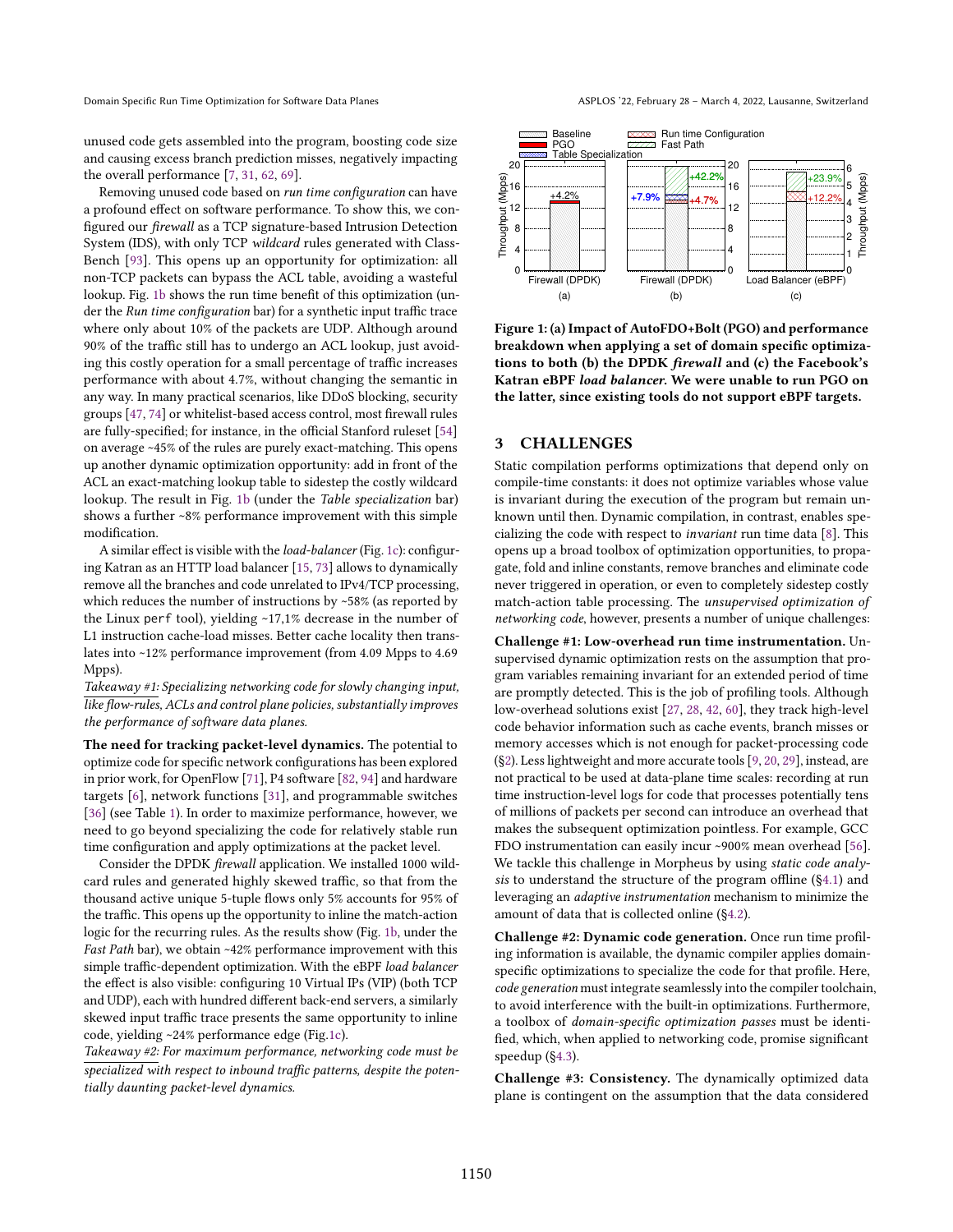<span id="page-3-2"></span>

Figure 2: The Morpheus compiler pipeline.

invariant during the compilation indeed remains so: any update to such data would immediately invalidate the specialized code. Here, the challenge is to guarantee data plane consistency under any modification to the invariants on which the specialized code relies. We tackle this challenge by injecting guards at critical points in the code that allow the execution to fall back to the generic unoptimized path whenever an invariant changes. Since the performance burden on each packet, possibly taking several guards during its journey, can be taxing, we introduce a guard elision heuristic to sidestep useless guards ([ğ4.3\)](#page-4-2). To do so, our static code analysis tool must have enough understanding of the program to separate stateless from stateful code ([ğ4.3\)](#page-4-2). Finally, mechanisms are needed to atomically update the data plane once the code is re-optimized for the new invariants ([ğ4.4\)](#page-6-1).

## <span id="page-3-0"></span>4 MORPHEUS COMPILATION PIPELINE

We designed Morpheus with an ambitious goal: to build a portable dynamic software data plane compilation and optimization toolbox. The system architecture is shown in Fig. [2.](#page-3-2) Morpheus accepts the input code at the Intermediate Representation (IR) level. The pipeline is triggered periodically at given time slots to readjust the code for possibly changed traffic patterns and control plane updates. At each invocation, the compiler performs an extensive offline code analysis to understand the program control/data flow (see [ğ4.1\)](#page-3-1) and then reads a comprehensive set of instrumentation tables to extract run time match-action table access patterns (see [ğ4.2\)](#page-4-1). Finally, Morpheus invokes a set of dynamic compilation passes to specialize the code (see [ğ4.3\)](#page-4-2) and then replaces the running data plane with the new, optimized code on the fly (see [ğ4.4\)](#page-6-1).

Below, we review the above steps in more detail. We use the simplified main loop of the Katran XDP/eBPF load balancer [\[46\]](#page-15-0) as a running example (see Listing [1\)](#page-3-3). The main loop is invoked by the Linux XDP datapath for each packet. It starts by parsing the L3 (line [4\)](#page-3-4) and the L4 (line [5\)](#page-3-5) header fields, using a special case for QUIC traffic as this is not trivial to identify [\[58\]](#page-15-21). In particular, QUIC flows are marked by a flag stored in the VIP record (line [12\)](#page-3-6); if the flag is set, then a special function is called to deal with the QUIC protocol. Otherwise, a lookup in the connection table (line [17\)](#page-3-7) is done: in case of a match, the ID of the backend assigned to the flow is returned; if no connection tracking information is found, a new backend is allocated and written back to the connection table (line [20\)](#page-3-8). Finally, the IP address of the backend associated with the packet is read from the backend pool (line [24\)](#page-3-9), the packet is encapsulated (line [25\)](#page-3-10) and sent out (line [26\)](#page-3-11).

## <span id="page-3-1"></span>4.1 Code Analysis

To be able to specialize code, we need to have a good understanding of the possible inputs it may receive during run time. Networking code tends to be fairly simplistic in this regard: commonly, the input consists of the context, which in eBPF/XDP corresponds to the raw

ASPLOS '22, February 28 - March 4, 2022, Lausanne, Switzerland Switzerland Sebastiano Miano, Alireza Sanaee, Fulvio Risso, Gábor Rétvári, and Gianni Antichi

Listing 1: Simplified Katran main loop

<span id="page-3-12"></span><span id="page-3-6"></span>11

<span id="page-3-7"></span>15 } 16

<span id="page-3-9"></span><span id="page-3-8"></span> $21$ 22 23<br>24

<span id="page-3-11"></span><span id="page-3-10"></span>27 }

<span id="page-3-5"></span><span id="page-3-4"></span><span id="page-3-3"></span>

| 1               | int process_packet (packet pkt) {<br>u32 backend idx; |
|-----------------|-------------------------------------------------------|
| 2               |                                                       |
| 3               |                                                       |
| $\overline{4}$  | parse 13 headers (pkt);                               |
| 5               | parse 14 headers (pkt);                               |
| 6               |                                                       |
| $7\phantom{.0}$ | $vip. vip = pkt. dstIP;$                              |
| 8               | $vip. port = pkt. dstPort;$                           |
| 9               | $vip. proto = pkt. proto;$                            |
| 10              | $vip_info = vip_map.logkup(vip);$                     |
| 11              |                                                       |
| 12              | if (vip info->flags & F QUIC VIP){                    |
| 13              | $\texttt{backend}_idx = \texttt{handle}_quic()$ ;     |
| 14              | goto send;                                            |
| 15              | ł                                                     |
| 16              |                                                       |
| 17              | backend $idx = conn$ table.lookup( $pkt$ );           |
| 18              | $if (!backward_idx)$ {                                |
| 19              | backend $idx = assign to background (pkt)$            |
| 20              | conn_table.update(pkt, backend_idx);                  |
| 21              | ł                                                     |
| 22              |                                                       |
| 23              | send:                                                 |
| 24              | backend = backend_pool.lookup(backend_idx);           |
| 25              | encapsulate $pkt$ (backend $\rightarrow$ ip);         |
| 26              | return XDP TX;                                        |
| 27              | ł                                                     |
|                 |                                                       |

packet buffers, and the content of match-action tables named maps in the eBPF world (Listing [1\)](#page-3-3). Since input traffic may be highly variable and provides limited visibility into program operation, Morpheus does not monitor this input directly [\[7\]](#page-14-2). Rather, it relies on tracking the map access patterns and uses this information to indirectly reconstruct aggregate traffic dynamics and identify invariants along frequently taken control flow branches.

In the first pass, Morpheus uses comprehensive statement-level static code analysis to identify all map access sites in the code, understand whether a particular access is a read or a write operation, and reason about the way the result is used later in the code. In particular, signature-based call site analysis is used to track map lookup and update calls, and then a combination of memory dependency analysis [\[4\]](#page-14-19) and alias analysis [\[3\]](#page-14-20) is performed to match map lookups to map updates. Maps that are never modified from within the data plane are marked as read-only (RO) and the rest as read-write (RW). Note that RO maps may still be modified from user space, but such control-plane actions tend to occur at a coarser timescale compared to RW maps, which may be updated with each packet. This observation will then allow to apply more aggressive optimizations to stateless code, which interacts only with relatively stable RO maps, and resort to conservative optimization strategies when specializing stateful code, which depend on potentially highly variable RW maps.

**Running example.** Consider the Katran main loop (Listing [1\)](#page-3-3). Morpheus leverages the domain-specific knowledge, provided by the eBPF data-plane plugin ([ğ5.1\)](#page-6-2), to identify map reads by the map. lookup eBPF helper signature and map writes either via map. update calls or a direct pointer dereference. Thus, map backend\_ pool is marked as RO and conn\_table as RW. For vip\_map, memory dependency analysis finds an access via a pointer (line [12\)](#page-3-6), but since this conditional statement does not modify the entry and no other alias is found, vip\_map is marked as RO as well.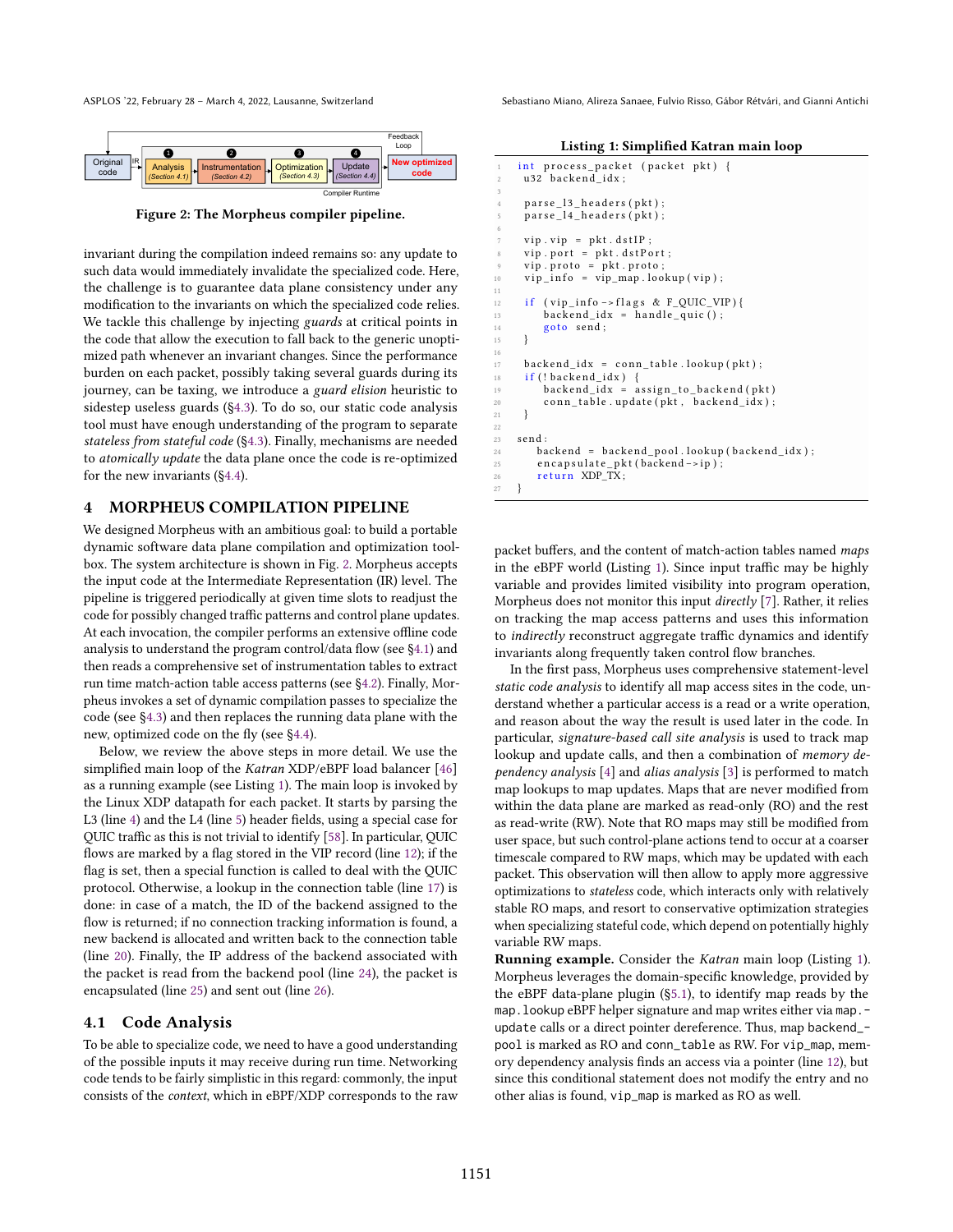<span id="page-4-0"></span>Table 2: Dynamic optimizations in Morpheus. Applicability of each optimization depends on the map size, access profile (RO/RW), and availability of instrumentation information. Note that optimizations marked as "traffic-dependent" can also be applied, at least partially, without packet-level information (e.g., small RO maps can always just-in-time compiled). For full efficiency, these passes rely on timely instrumentation information (e.g., to JIT heavy hitters from a large map as a fast-path).

| Optimization                     | <b>Description</b>                                                                    | Small RO maps   Large RO maps   RW maps   Traffic-depend. |  |  |
|----------------------------------|---------------------------------------------------------------------------------------|-----------------------------------------------------------|--|--|
| JIT(§4.3.1)                      | inline frequently hit table entries into the code                                     |                                                           |  |  |
| Table Elimination (§4.3.1)       | remove empty tables                                                                   |                                                           |  |  |
| Constant Propagation $(\S4.3.2)$ | substitute run time constants into expressions                                        |                                                           |  |  |
| Dead Code Elimination (§4.3.3)   | remove branches that are not being used                                               |                                                           |  |  |
|                                  | Data Structure Specialization (§4.3.4) adapt map implementation to the entries stored |                                                           |  |  |
| Branch Injection (§4.3.5)        | prevent table lookup for select inputs                                                |                                                           |  |  |
| Guard Elision (§4.3.6)           | eliminate useless guards                                                              |                                                           |  |  |

## <span id="page-4-1"></span>4.2 Instrumentation

In the second pass, Morpheus profiles the dynamics of the input traffic by generating heatmaps of the maps' access patterns, so that the collected statistics can then be used to drive the subsequent optimization passes. Specifically, Morpheus uses a sketch to keep track of map accesses, by storing instrumentation data in a LRU (least-recently-used) cache alongside each map and adapting the sampling rate along several dimensions to control the run time cost of profiling. The dimensions of adaptation are as follows. (1) Size: small maps are unconditionally inlined into the code and hence instrumentation is disabled for these maps. (2)  $Dy$ *namics:* Morpheus does not record each map access, but rather it samples just enough information to reliably detect heavy hitters [\[35\]](#page-14-21). (3) Locality: instrumentation caches are per-CPU and hence track the local traffic conditions at each execution thread separately, i.e., specific to the RSS context. This improves per-core heavy hitter detection in presence of highly asymmetric traffic. (4) Scope: after identifying heavy hitters in the CPU context, local instrumentation caches are run together to identify global heavy hitters. (5) Context: if a map is accessed from multiple call sites then each one is instrumented separately, so that profiling information is specific to the calling context. (6) Application-specific insight: the operator can manually disable instrumentation for a map if it is clear from operational context that access patterns prohibit any traffic-dependent optimization (see Table [2\)](#page-4-0). Traffic-independent optimizations are still applied by Morpheus in such cases.

Running example. Consider the vip\_map in our sample program, identified as an RO map in the first pass. In addition, suppose that there are hundreds of VIPs associated with TCP services stored in the vip\_map and only a single one is running QUIC, but the QUIC service receives the vast majority of run time hits. Then, instrumentation will identify the QUIC VIP as a heavy hitter and Morpheus will seize the opportunity to specialize the subsequent QUIC call-path explicitly. Note that this comes without direct traffic monitoring, only using indirect traffic-specific instrumentation information.

## <span id="page-4-2"></span>4.3 Optimization Passes

The third step of the compilation pipeline is where all online code transformations are applied. Before deploying any code transformation, Morpheus has to protect the consistency of the new specialized code against changes to the invariants the optimizations depend

on. To do this, Morpheus uses guards, a standard mechanism used by dynamic compilers to guarantee code consistency by injecting simple run time version checks at specific points in the code [\[45\]](#page-15-22). When the control flow reaches a guard, it atomically checks if the version of the guard is the same as the version of the optimized code; if yes, execution jumps to the optimized version, otherwise it falls back to the original code ("deoptimization"). Below, we describe all the various run time optimizations currently applied by Morpheus; see Table [2](#page-4-0) for a summary.

<span id="page-4-3"></span>4.3.1 Just-in-Time Compilation (JIT). Empirical evidence (see [ğ2\)](#page-1-0) suggests that table lookup is a particularly taxing operation for software data planes. This is because certain match-action table types (e.g., LPM or wildcard), that are relatively simple in hardware, are notoriously expensive to implement in software [\[37\]](#page-14-22). Therefore, Morpheus specializes tables at run time with respect to their content and dynamic access patterns, as learned in the instrumentation pass. Specifically, empty maps are completely removed, small maps are unconditionally just-in-time (JIT) compiled into equivalent code, and larger maps are preceded by a similar JIT compiled fast-path cache, which is in charge of handling the heavy hitters. Note that the consistency of the the fast-path cache must be carefully protected against potential changes made to the specialized map entries; Morpheus places guards into the code to ensure this (see later).

Running example. Consider again Listing [1](#page-3-3) and suppose that there are only two VIPs configured in the vip\_map. Being an exactmatching hash it is trivial to compile the vip\_map into an "if-thenelse" statement, representing each distinct map key as a separate branch. To do so, Morpheus uses the insights from the code analysis phase to discover that relevant fields in the lookup are the destination address (pkt.dstIP), port (pkt.dstPort) and the IP protocol (pkt.proto). Then, for each entry in the map, it builds a separate "if" conditional to compare the entry's fields against the relevant packet header fields and chains these with "else" blocks. Since the instrumentation and the just-in-time compiled map are specific to unique combinations of destination address/port and protocol, the lookup semantics is correctly preserved even for longest prefix matching (LPM) caches and wildcard lookup.

<span id="page-4-4"></span>4.3.2 Constant Propagation. Specializing a table does not only benefit the performance of the lookup process but has far reaching consequences for the rest of the code. This is because a specialized table contains all the constants (keys and values) inlined, which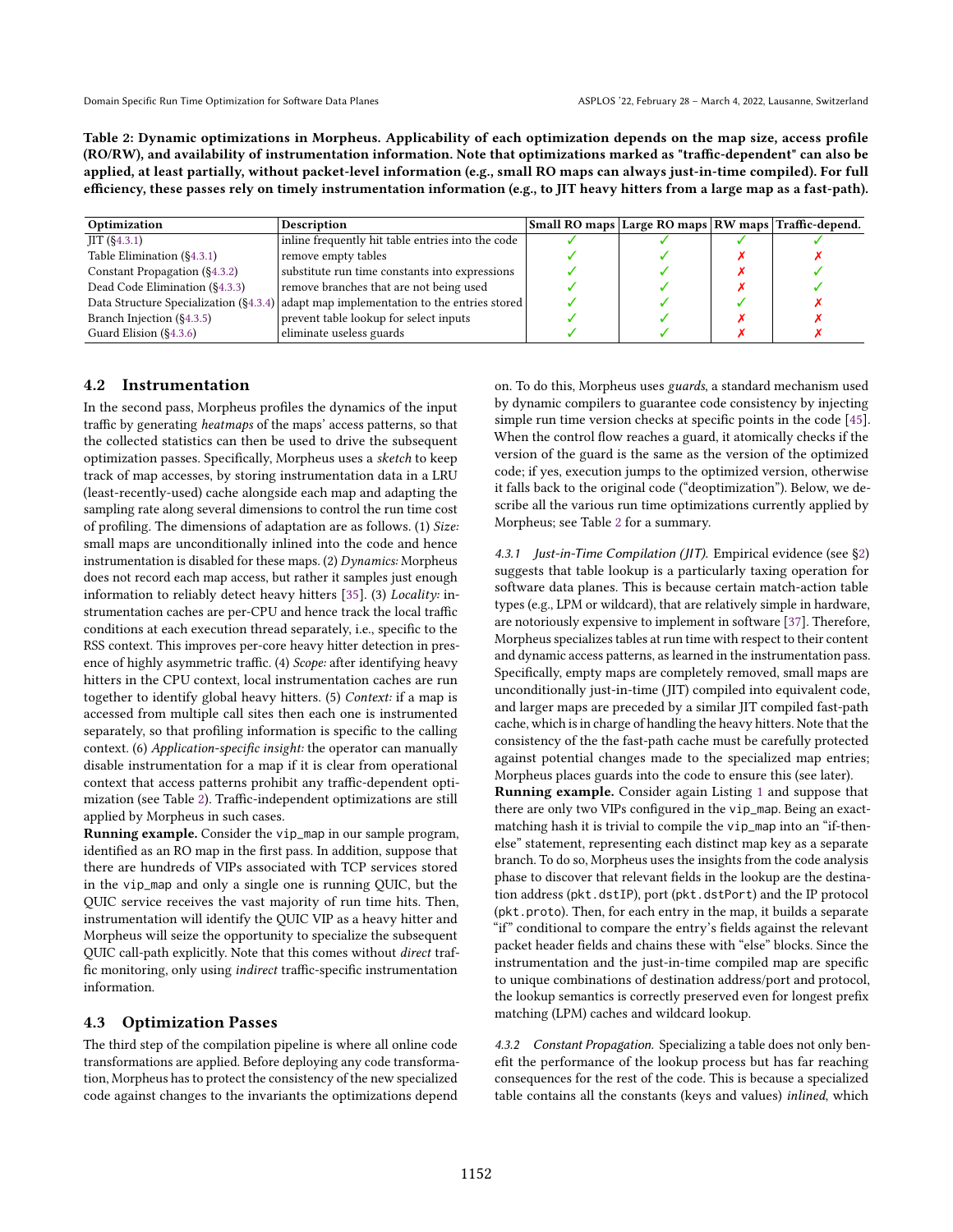<span id="page-5-5"></span><span id="page-5-4"></span>

Figure 3: Morpheus handles the optimizations and provide code consistency mechanisms that are table-dependent.

makes it possible to propagate these constants to the surrounding code so to inline memory accesses. In Morpheus, constant propagation opportunistically extends to larger maps that cannot be wholly just-in-time compiled: if a certain table field is found to be constant across all entries, then it is also inlined into the surrounding code. This optimization is thereby two-faceted: it can be used to specialize the code with respect to the inbound traffic (traffic-dependent, former case) but can also be applied without packet-level information (traffic-independent, the latter case). Morpheus does not implement constant propagation itself; rather, it relies on the underlying compiler toolchain to perform this pass. Running example. Suppose there are only two backends in the backend\_pool. Here, the map lookup (line [24\)](#page-3-9) is rewritten into an "if-then-else" statement, with two branches for each backend. Correspondingly, in each branch the value of the backend variable is constant, which allows to save the costly memory dereference backend->ip (line [25\)](#page-3-10) by inlining the backend IP address right into the specialized code.

<span id="page-5-0"></span>4.3.3 Dead Code Elimination. Depending on the specific configuration, a large portion of code may sit unused in memory at any point in time. Such "dead code" can be found using a combination of static code analysis and the instrumentation information obtained from the previous pass. Upon detection, Morpheus removes all dead code on the optimized code path. As previously, this operation is outsourced to the compiler.

Running example. Consider the vip\_map lookup site (line [10\)](#page-3-12) and suppose that there are no QUIC services configured. As a consequence, the vip\_info->flags is identical across all the entries in the vip\_map and the constant propagation pass inlines this constant into the subsequent conditional (line [10\)](#page-3-12). Thus, the condition vip\_info->flags & F\_QUIC\_VIP always evaluates to false and the subsequent branch can be safely removed.

<span id="page-5-1"></span>4.3.4 Data Structure Specialization. Morpheus adapts the layout, size and lookup algorithm of a table against its content at run time. For example, if all entries share the same prefix length in an LPM map, then a much faster exact-matching cache [\[71\]](#page-15-7) can be used. This is done by first associating a backend-specific cost function with each applicable representation (this can be automatically inferred using static analysis and symbolic execution [\[77,](#page-15-5) [79\]](#page-15-23)), generate the

<span id="page-5-7"></span><span id="page-5-6"></span>expected cost of each candidate, and finally implement the table that minimizes the cost.

<span id="page-5-2"></span>4.3.5 Branch Injection. This pass applies to the cases when certain fields take only few possible values in a table, which makes it possible to eliminate subsequent code that handles the rest of the values. This optimization was used in [ğ2](#page-1-0) to sidestep the ACL lookup for UDP packets in the *firewall* use case: if we observe that the "IP protocol" field can have only a single value in the ACL (e.g., TCP), then we can inject a conditional statement before the ACL lookup to check if the IP protocol field in a packet is TCP, use symbolic execution to track the use of this value throughout the resultant branch, and invoke dead code elimination to remove the useless ACL lookup on the non-TCP "else" branch.

<span id="page-5-3"></span>4.3.6 Guard Elision. As discussed before, Morpheus uses guards to protect the consistency of the optimized code. Since each packet may need to pass multiple checks while traversing the datapath, guards may introduce non trivial run time overhead [\[95\]](#page-16-8). To mitigate this, Morpheus heuristically eliminates as many guards as possible; this is achieved by using different schemes depending if changes to the code are made from the control plane or from the data-plane itself, as in the case when a program implements a stateful network function.

Handling control plane updates. Theoretically, each table should be protected by a guard when the contents are modified from the control plane. This would require packets to perform one costly guard check for each table. To reduce this overhead, Morpheus collapses all table-specific guards protecting against control plane updates into a single program-level guard, injected at the program entry point. Once an RO map gets updated by the control plane, the program-level guard directs all incoming packets to the original (unoptimized) datapath until the next compilation cycle kicks in to re-optimize the code with respect to the new table content.

Handling updates within the data plane. The optimized datapath must be protected from data-plane updates as well, which requires an explicit guard at all access sites for RW maps. If the guard tests valid then a query is made into the just-in-time compiled fast-path map cache and, on cache hit, the result is used in the subsequent code. Once a modification is made to the map from inside the data plane, the guard is invalidated and map lookup falls back to the original map.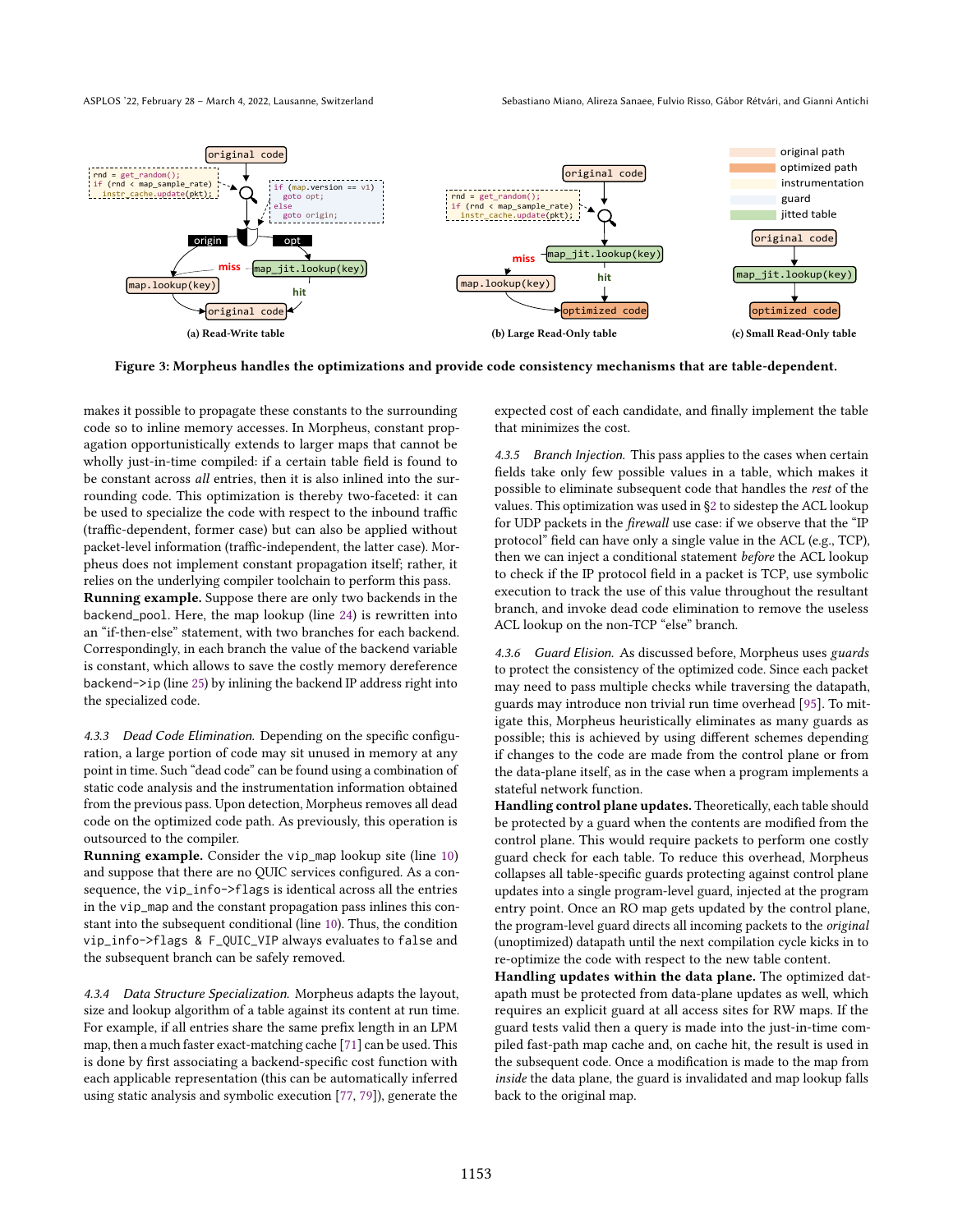Domain Specific Run Time Optimization for Software Data Planes ASPLOS '22, February 28 - March 4, 2022, Lausanne, Switzerland

Fig. [3](#page-5-4) presents a breakdown of the strategies Morpheus uses to protect the consistency of optimized code. For RW maps (Fig. [3a\)](#page-5-5), first an instrumentation cache is inlined at the access sites, followed by a guard that protects the just-in-time compiled fast-path against data-plane updates. Note that the constant propagation and dead code elimination passes are suppressed, since these passes may modify the code after the map lookup and the guard does not protect these optimizations. In contrast, RO map lookups (Fig. [3b](#page-5-6) and Fig. [3c\)](#page-5-7) elide the guard, because only control-plane updates could invalidate the optimizations in this case but these are covered by the program-level guard. RO maps are specialized more aggressively than RW maps, by enabling all optimization passes. Finally, additional overhead can be shaved off for small RO tables by removing the fall-back map all together (Fig. 4c).

Running example. Once static code analysis confirms that the vip\_map and backend\_pool maps are RO, Morpheus opportunistically eliminates the corresponding guards at the call site. This then implies that, as long as the VIPs and the backend pool are invariant, the optimized code elides the guard. Since the conn\_ table map is RW, it is protected with a specific guard at the call site (line [17\)](#page-3-7). Thus, the specialized map is used only as long as the connection tracking module's state remains constant; once a new flow is introduced into conn\_table (line [20\)](#page-3-8) the specialized code is immediately invalidated by bumping the data-plane version. This does not invalidate all optimizations: as long as the rest of the (RO) maps are not updated by the control plane, the program-level guard remains valid and the corresponding RO map specializations still apply.

## <span id="page-6-1"></span>4.4 Update

Upon invocation, Morpheus executes the above passes to create the optimized datapath and uses the native compiler toolchain to transform the optimized code to target native code. Meanwhile, control plane updates are temporarily queued without being processed. This allows the "old" code to process packets without any disruption while the optimization takes place. Once compilation is finished, the optimized code is injected into the data path, the program-level guard is updated [\[43\]](#page-15-24) and the outstanding table updates are executed.

# <span id="page-6-0"></span>5 IMPLEMENTATION

Morpheus is implemented in about 6000 lines of C++ code and it is openly available at [https://github.com/Morpheus-compiler/](https://github.com/Morpheus-compiler/Morpheus) [Morpheus,](https://github.com/Morpheus-compiler/Morpheus) with the artifacts archived on Zenodo [\[65\]](#page-15-9). The code is separated into a data plane independent portable core, containing the compiler passes, and technology-specific plugins to interact with the underlying technology (i.e., eBPF, DPDK).

The Morpheus core extends the LLVM [\[59\]](#page-15-4) compiler toolchain (v10.0.1) for code manipulation and run time code generation. We opted to implement Morpheus at the intermediate representation (IR) level as it allows to reason about the running code using a relatively high-level language framework without compromising on code generation time. Moreover, this also makes the Morpheus core portable across different data plane frameworks and programming languages [\[88\]](#page-16-9).

The data plane plugins are abstracted via a backend API. This API exports a set of functions for the core to identify match-action table access sites based on data-plane specific call signatures; compute cost functions for data structure specialization; rewrite data plane dependent code using templates; and provide an interface to inject guards. Additionally, the backend can channel instrumentation data from the data plane to the compiler core, implement the data plane dependent parts of the pipeline update mechanism, and provide a mechanism for the Morpheus core to intercept, inspect, and queue any update made by the control plane. The latter allows the compilation pipeline to be triggered when Morpheus intercepts a control plane event, e.g., an update to a table. Currently, only eBPF (fully) and DPDK (partially) are supported, but the architecture is generic enough to be extended to essentially any I/O framework, like netmap [\[84\]](#page-16-10) or AF\_XDP [\[2\]](#page-14-23).

## <span id="page-6-2"></span>5.1 The eBPF Plugin

Morpheus leverages the Polycube [\[68\]](#page-15-25) framework as an eBPF backend to manage chains of in-kernel packet processing programs. Polycube readily delivers almost all the needed components for an eBPF backend. We added a mechanism for updating the data plane program on-the-fly and defined templates to inject guards. We discuss these components next.

Pipeline update. Once the optimized program is built, Morpheus calls the eBPF LLVM backend to generate the final eBPF native code, loads the new program into the kernel using the bpf() system call, and directs execution to the new code. In Polycube, a generic data plane program is usually realized as a chain of small eBPF programs connected via the eBPF tail-call mechanism, using a BPF\_PROG\_ARRAY map to get the address of the entry point of the next eBPF program to execute. Thus, injecting a new version of an eBPF program boils down to atomically update the BPF\_PROG\_- ARRAY map entry pointing to it with the address of the new code. Guards. Morpheus relies on guards to protect the specialized code against map updates. The program-level guard is implemented as a simple run time version check [\[43\]](#page-15-24). For stateful processing, Morpheus installs a guard at each map lookup site and injects a guard update pre-handler at the instruction address corresponding to the map update eBPF function (map\_update\_elem). This handler will then safely invalidate the guard before executing the map update.

# 5.2 The DPDK Plugin

Morpheus leverages FastClick [\[14\]](#page-14-24), a framework to manage packetprocessing applications based on DPDK. FastClick makes implementing most components of the backend API trivial; below we report only on pipeline updates and guards.

Pipeline update. A FastClick program is assembled from primitive network functions, called elements, connected into a dataflow graph. Every FastClick element holds a pointer to the next element along the processing chain. To switch between different element implementations at run time, Morpheus adds a level of indirection to the FastClick pipeline: every time an element would pass execution to the next one, the corresponding function call is conveyed through a trampoline, which stores the real address of the next element to be called. Then, atomic pipeline update simplifies into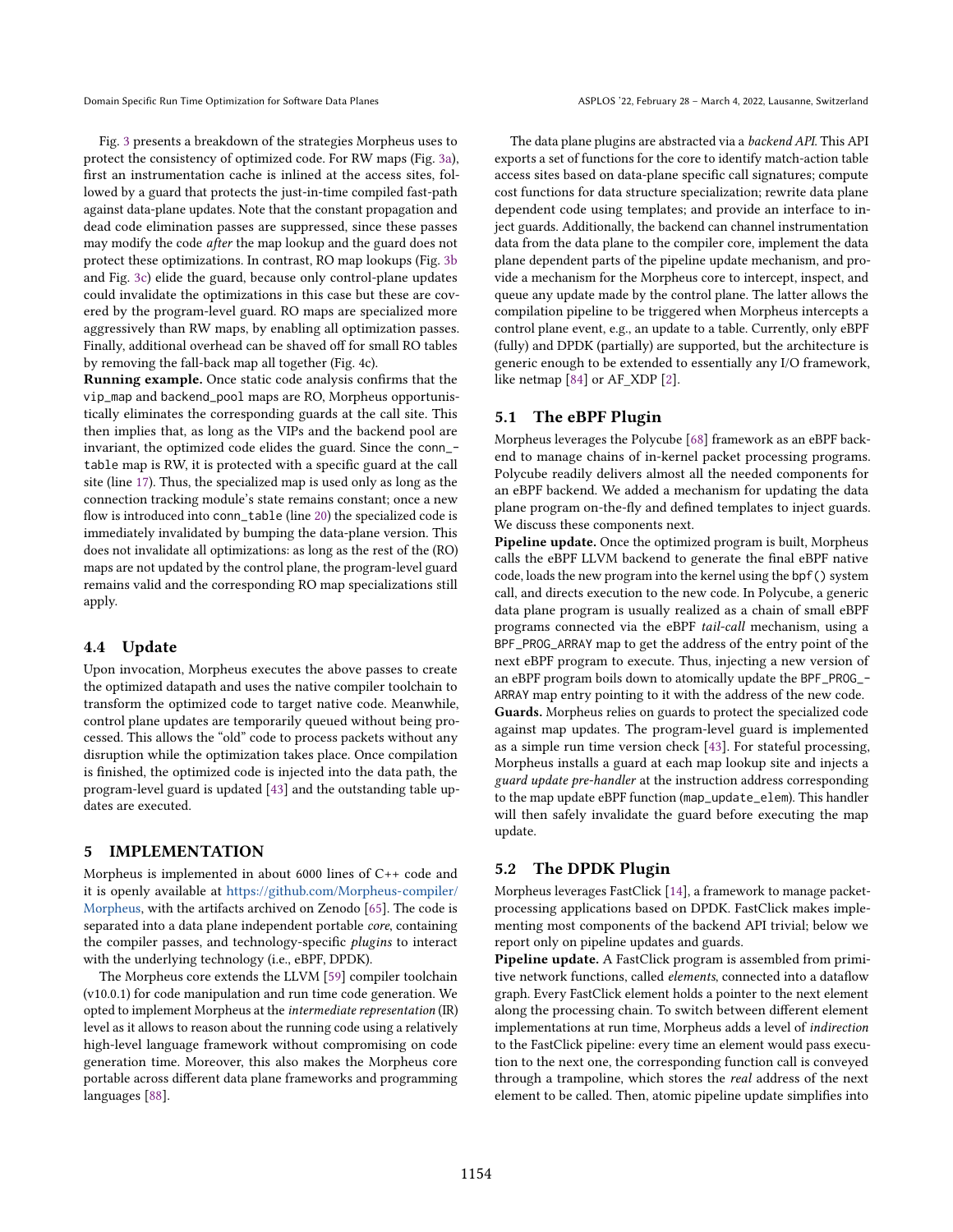rewriting the corresponding trampoline to the address of the new code. In contrast to eBPF, which explicitly externalizes into separate maps all program data intended to survive a single packet's context, a FastClick element can hold non-trivial internal state, which would need to be tediously copied into the new element. As a workaround, our DPDK plugin disables dynamic optimizations for stateful FastClick elements.

Guards. Since stateful FastClick elements are never optimized in Morpheus and RO elements always elide the guard, our DPDK plugin currently does not implement guards, except a programlevel version check at the entry point.

# <span id="page-7-0"></span>6 EVALUATION

Our testbed includes two servers connected back-to-back with a dual-port Intel XL710 40Gbps NIC. The first, a 2x10-core Intel Xeon Silver 4210R CPU @2.40GHz with support for Intel's Data Direct I/O (DDIO) [\[1\]](#page-14-25) and 27.5 MB of L3 cache, runs the various applications under consideration. The second, a 2x10 Intel Xeon Silver 4114 CPU @2.20GHz with 13.75MB of L3 cache, is used as packet generator. Both servers are installed with Ubuntu 20.04.2, with the former running kernel 5.10.9 and the latter kernel 4.15.0-112. We also configured the NIC Receive-Side Scaling (RSS) to redirect all flows to a single receive queue, forcing the applications to be executed on a single CPU core, while Morpheus was pinned to another CPU core on the device-under-test (DUT).

In our tests, we used pktgen [\[32\]](#page-14-26) with DPDK v20.11.0 to generate traffic and report the throughput results, and the DPDK burst replay tool [\[83\]](#page-16-11) to replay the different packet traces. Unless otherwise stated, we report the average single-core throughput across five different runs of each benchmark, measured at the minimum packet size (64-bytes). For latency tests, we used Moongen [\[34\]](#page-14-27) to estimate the round-trip-time of a packet from the generator to the DUT and back. Finally, we used perf v5.10 to characterize the microarchitectural metrics of the DUT (e.g., cache misses, cycles, number of instructions).

In order to benchmark Morpheus on real applications, we chose four eBPF/XDP-based packet processing programs from the opensource eBPF/XDP reference network function virtualization framework Polycube [\[70\]](#page-15-26), plus Facebook's Katran load-balancer used earlier as a running example [\[46\]](#page-15-0).

The L2 switch, the Router and the NAT applications were taken from Polycube [\[70\]](#page-15-26). The L2 switch use case is a functional Ethernet switch supporting 802.1Q VLAN and STP, with STP and flooding delegated to the control plane while learning and forwarding implemented entirely in eBPF, using an exact-matching MAC table supporting up to 4K entries. The Router use case implements a standard IP router, with RFC-1812 header checks, next-hop processing and checksum rewriting, configured with an LPM table taken from the Stanford routing tables [\[54\]](#page-15-17). The NAT is an eBPF re-implementation of the corresponding Linux Netfilter application, configured with a single two-way SNAT/masquerading rule: the source IP of every packet is replaced with the IP of the outgoing NAT port and a separate L4 source port is allocated for each new flow. BPF-iptables is an eBPF/XDP clone [\[67\]](#page-15-27) of the well-known Linux iptables framework, configured with 5-tuple rules generated by Classbench [\[93\]](#page-16-7). We used the Classbench trace generator [\[92\]](#page-16-12)

ASPLOS '22, February 28 - March 4, 2022, Lausanne, Switzerland Switzerland Sebastiano Miano, Alireza Sanaee, Fulvio Risso, Gábor Rétvári, and Gianni Antichi

<span id="page-7-1"></span>

Figure 4: Single core throughput (64B packets) varying input traffic locality. The optimizations adopted by Morpheus are traffic-dependent, while the ones from ESwitch [\[71\]](#page-15-7) are not. For this reason, the ESwitch throughput (shown in the right box) is the same across the different traffic localities.

<span id="page-7-2"></span>

Figure 5: Effect of Morpheus optimizations on PMU counters, obtained with perf at the default frequency (40KHz). The top panel shows the percentage of decrease, per packet, of different metrics for high locality traffic (best-case for Morpheus), and the bottom panel for no locality traffic (worst-case).

to generate packets matching the created rule set using a Pareto cumulative density function to control the locality of reference. We used the same default parameters suggested by the ClassBench paper [\[93\]](#page-16-7) to generate traces of varying locality, in particular the no-locality trace uses  $\alpha = 1$ ,  $\beta = 0$  as Pareto parameters, the low locality uses  $\alpha = 1$ ,  $\beta = 0.0001$ , and the high locality uses  $\alpha = 1$ ,  $\beta = 1$ . Finally, Katran [\[46\]](#page-15-0) was configured as a web-frontend, with 10 TCP services/VIPs and 100 backend servers for each VIP.

For each benchmark, we generated 3 traffic traces with varying locality, to demonstrate the ability of Morpheus to track packetlevel dynamics and optimize the programs accordingly. In particular, we created a high-locality traffic trace, where few flows account for most of the traffic, a no-locality trace with flows generated at random by a uniform distribution and a low-locality trace that sits in the middle between the two previous cases.

## 6.1 Benefits of Optimizations

We first show the impact of Morpheus on the mentioned programs, when attached to the XDP hook of the ingress interface.

Morpheus improves packet-processing throughput. In Fig. [4,](#page-7-1) we show the impact of Morpheus under different traffic conditions. Throughput is defined as the maximum packet-rate sustained by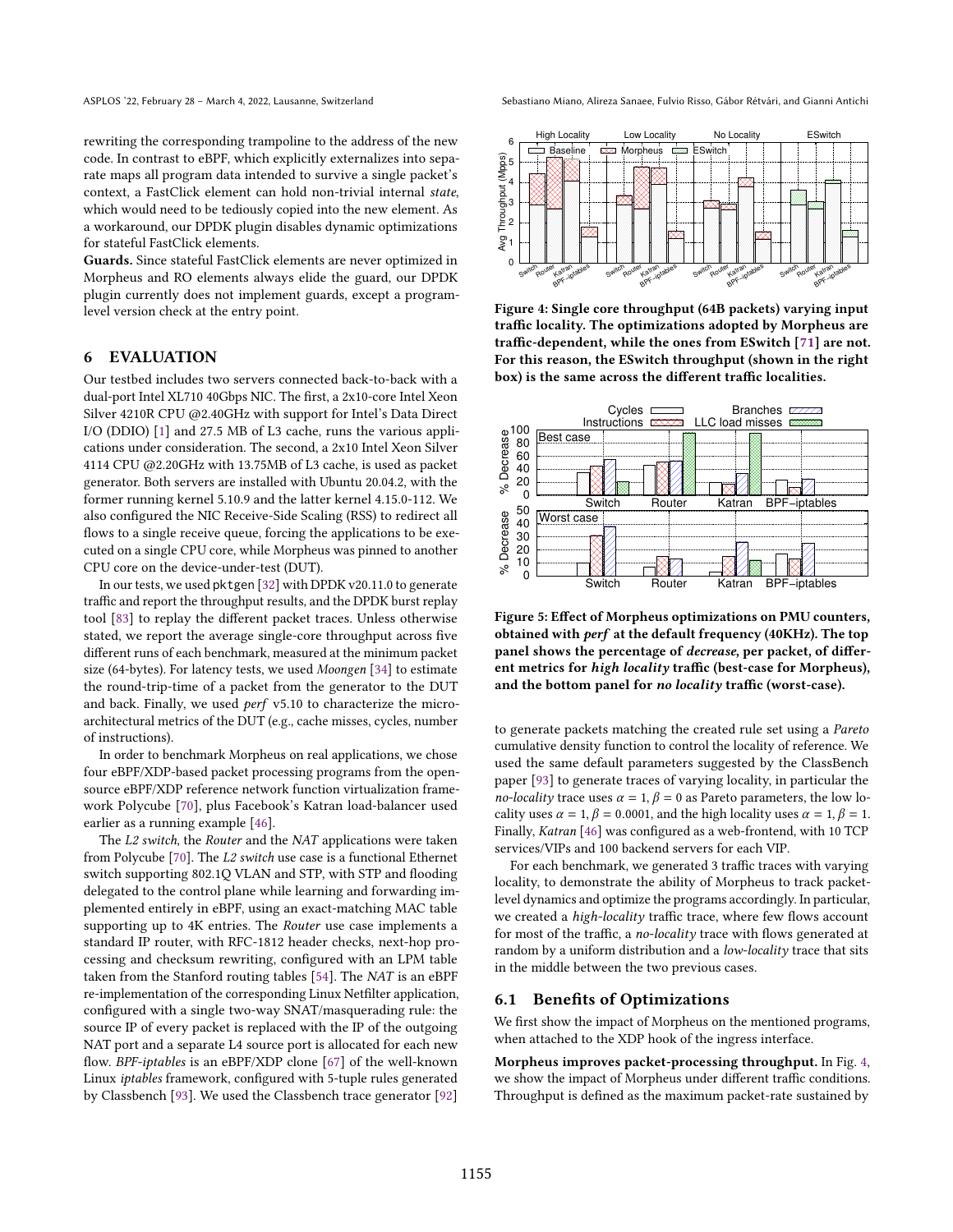Domain Specific Run Time Optimization for Software Data Planes ASPLOS '22, February 28 - March 4, 2022, Lausanne, Switzerland

<span id="page-8-0"></span>

Figure 6: 99th percentile (P99) latency with Morpheus. The graph shows both the latency for the optimized and nonoptimized code paths, under small load (10pps) and heavy load (highest rate without packet drop).

a program without experiencing packet loss. When a small subset of flows sends the majority of traffic (high-locality), Morpheus consistently provides more than 50% throughput improvement over the baseline, with a  $2\times$  speed-up for the *Router*. This is because it can track heavy flows and optimize the code accordingly. To confirm the benefit of packet-level optimizations in Morpheus, we compared it to a faithful eBPF/XDP re-implementation of ESwitch, a dynamic compiler that does not consider traffic dynamics [\[71\]](#page-15-7). The results (Fig [4\)](#page-7-1) show that Morpheus delivers  $5-10\times$  the improvement compared to ESwitch for high-locality traces, while it falls back to ESwitch for uniform traffic.

Morpheus benefits at the micro-architectural scale. In Fig. [5,](#page-7-2) we show that Morpheus reduces the last-level CPU cache misses by up to 96% and halves the instructions and branches executed per packet. At low or no traffic locality, the effects of packet-level optimizations diminish, but Morpheus can still bring considerable performance improvement: we see ∼ 30% margin for BPF-iptables even for the no-locality trace. This is because the optimization passes in Morpheus are carefully selected to be applicable independently from packet-level dynamics (see Table [2\)](#page-4-0).

Morpheus reduces packet-processing latency. In Fig. [6,](#page-8-0) we compared the 99th percentile baseline latency for each application against the one obtained with Morpheus, both in a best-case scenario when all packets travel through the optimized code path (e.g., the right branch in Fig. [3a\)](#page-5-5), and a worst-case scenario with all packets falling back to the default branch instead of taking the fast-patch cache for each map (the left branch in Fig. [3a\)](#page-5-5). The left panel in Fig. [6](#page-8-0) shows the latency measured at low packet rate (10pps) so to avoid queuing effects [\[17\]](#page-14-28), whereas the right panel shows latency under the maximum sustained load without packet drops [\[18\]](#page-14-29). First, we observe that Morpheus never increases latency, despite the considerable additional logic it injects dynamically into the code (guards, instrumentation; see below); in fact, it generally reduces it even in the worst case scenario. Notably, it reduces Katran's packet-processing latency by about 123%.

## 6.2 What Is the Cost of Code Instrumentation?

Clearly, the price for performance improvements is the additional logic, most prominently, instrumentation, injected by Morpheus

<span id="page-8-1"></span>

Figure 7: Naive vs adaptive instrumentation (low locality traffic). In the naive case all map lookups are recorded, while adaptive instrumentation adjusts data sampling selectively for the access patterns at each lookup call site.

<span id="page-8-2"></span>

Figure 8: Effectiveness of instrumentation at varying sampling rates (Router and BPF-iptables, low-locality traffic).

into the fast packet-processing path. To understand this price, we compared our adaptive instrumentation scheme ([ğ4.2\)](#page-4-1) against a naive approach where all map lookups are explicitly recorded. Fig. [7](#page-8-1) shows that instrumentation involves visible overhead: the instrumented code performs worse than the baseline. The naive approach imposes a hefty 14-23% overhead, but adaptive instrumentation reduces this to just 0.9%-9%. Most importantly, this reduction does not come at a prohibitive cost: adaptive instrumentation provides enough insight to Morpheus to make up for the performance penalty imposed by it and still attain a considerable throughput improvement on top (see the green stacked barplots). In contrast, the performance tax of naive instrumentation may very well nullify optimization benefits, even despite full visibility into run time dynamics (e.g., for the L2 switch or Katran).

We also studied the impact of packet sampling rate on instrumentation. Indeed, Morpheus collects information on packet-level dynamics only on a subset of input traffic in order to minimize the overhead. Fig. [8](#page-8-2) highlights that Morpheus can strike a balance between overhead and efficiency by adapting the sampling rate. At a low sampling rate (e.g., recording every 100th packet) Morpheus does not have enough visibility into dynamics, which renders trafficdependent optimizations less effective (but the traffic-invariant optimizations still apply). Higher sampling rates provide better visibility but also impose higher overhead. At the extreme (BPF-iptables, 100% instrumentation rate), optimization is just enough to offset the price of instrumentation. In conclusion, we found that setting the sampling rate at  $5\% - 25\%$  represents the best compromise.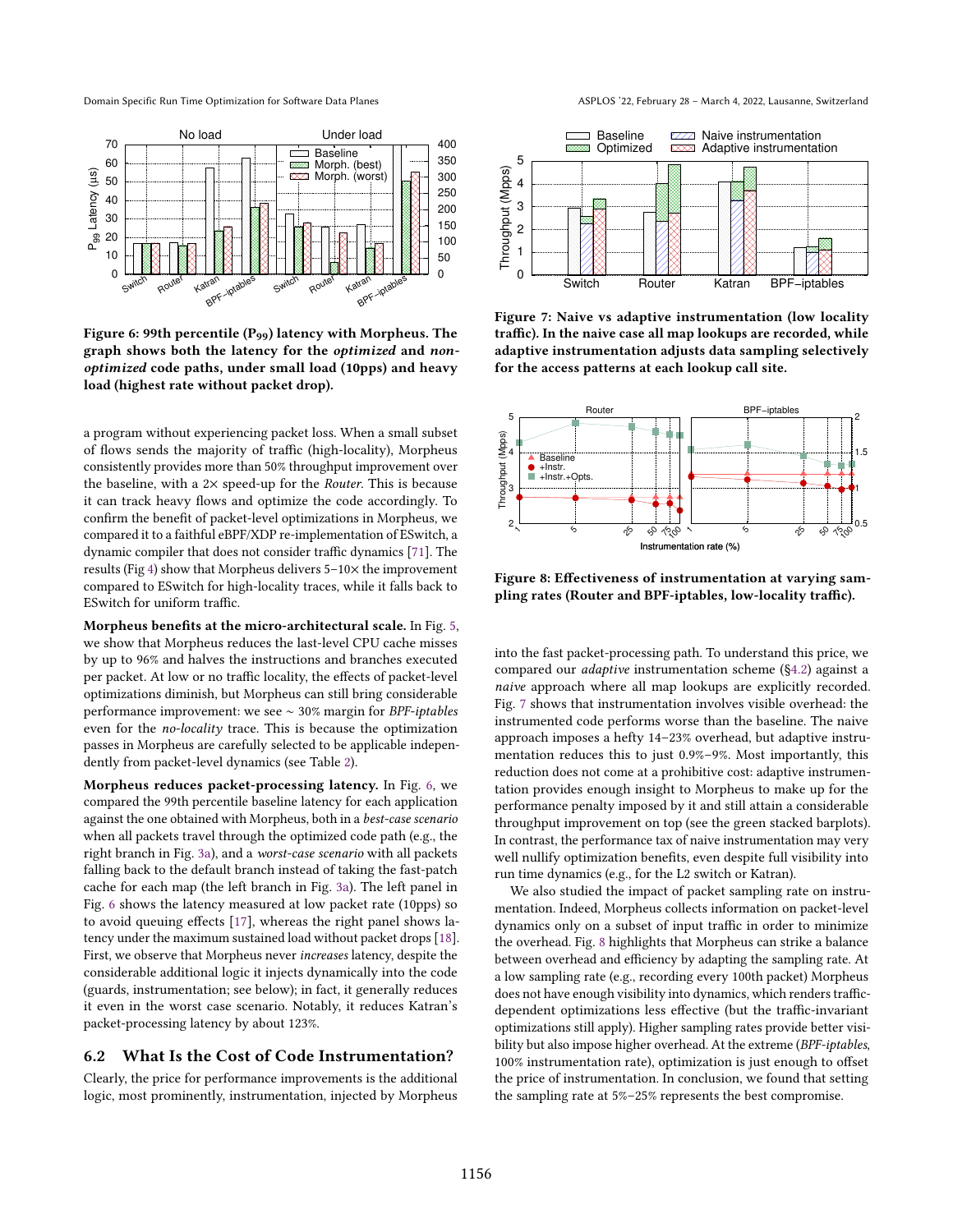Table 3: Time (in ms) to execute the entire Morpheus compilation pipeline and install the optimized datapath. LOC is calculated using cloc (v1.82) excluding comments and blank lines while instruction count is measured with bpftool v5.9.

<span id="page-9-0"></span>

|                       | C<br>LOC | <b>BPF</b><br>Insn | Compilation (ms) |     |       |                | Injection (ms) |       |
|-----------------------|----------|--------------------|------------------|-----|-------|----------------|----------------|-------|
| <b>Application</b>    |          |                    | <b>Best</b>      |     | Worst |                | <b>Best</b>    | Worst |
|                       |          |                    | t1               | t2  | t1    | t <sub>2</sub> |                |       |
| L <sub>2</sub> Switch | 243      | 464                | 81               | 62  | 140   | 78             | 0.5            | 0.9   |
| Router                | 331      | 458                | 87               | 65  | 196   | 91             | 1.1            | 1.3   |
| BPF-iptables*         | 220      | 358                | 95               | 62  | 105   | 87             | 0.6            | 0.5   |
| Katran                | 494      | 905                | 287              | 115 | 569   | 151            | 3.4            | 6.1   |

\* Uses a chain of eBPF programs; since Morpheus optimizes every eBPF program separately,

values shown refer to the most complex program in the chain.

t<sub>1</sub> Time to analyze the program, instrument it and read the maps t2 Time to generate the final eBPF code.

#### 6.3 How Fast Is the Compilation?

In Table [3,](#page-9-0) we indicate with  $t_1$  the time to analyze, instrument and optimize the LLVM IR code, and with  $t_2$  the time to generate the final eBPF code, starting from the LLVM IR. Note that  $t_1$  is highly dependent on table size: the bigger the table, the more time needed to read and analyze it. We show the results for high-locality and nolocality traffic. The former is the best case since Morpheus needs to track fewer flows, thus requiring lighter instrumentation tables that are faster to analyze. The latter is the worst case. Generally, table read time (i.e.,  $t_1$ ) dominates over compilation time, consistently staying below 100ms and reaching only for Katran in the worst-case scenario almost 600ms. This is because Katran uses huge static maps with tens of thousands of entries to implement consistent hashing. Recent advances in the Linux kernel allow to read maps in batches, which would cut down this time by as much as 80% [\[98\]](#page-16-13), reducing recompilation time for Katran below 100ms. Furthermore, the time needed to inject the optimized datapath into the kernel depends on the complexity of the program, since all eBPF code must pass the in-kernel verifier for a safety check before being activated. This also ensures that a mistaken Morpheus optimization pass will never break the data plane. In our tests, injection time varies between 0.5 to 3.4ms in the best case and at most 6.1ms in the worst case. Finally, in all the tests we run the Morpheus compilation pipeline on a separate core with respect to the data plane application, and we noticed that in most of the case it consumes, on average, ~5% of CPU, with a peak of 15% for applications that consist of a pipeline of multiple programs chained together (e.g., BPF-iptables) and with lot of table entries to be analyzed (e.g., Katran).

## 6.4 Morpheus in Action

To test the ability of Morpheus to track highly dynamic inputs, we fed the Router application with time-varying traffic and observed the throughput over the time (Fig. [9a\)](#page-9-1). Recompilation period was conservatively set to 1 second. In the first 5 seconds we generate uniform traffic; here, the traffic-independent optimizations applied by Morpheus yield roughly 15% performance improvement over the baseline. At the 5th second, the traffic changes to a high-locality profile: after a quick learning period Morpheus specializes the code, essentially doubling the throughput. We see the same effect from the 10th second, when we switch to another high-locality trace with a new set of heavy-hitters: after a brief training period Morpheus

<span id="page-9-1"></span>

<span id="page-9-2"></span>Figure 9: (a) Single core throughput over time with Morpheus on the Router use case, with dynamically changing traffic patterns, and (b) with a CAIDA [\[22\]](#page-14-30) trace.

<span id="page-9-3"></span>

Figure 10: Multicore application (router) with Morpheus.

dynamically adapts the optimized datapath to the new profile and attains 60-100% performance improvement. We also repeated the same test using a real-world traffic trace (CAIDA 2019 dataset, equinix-nyc  $[22]$ ), counting 30M packets with an average size of 910B. The trace experiences also a low degree of traffic locality, with the most hit entry matched around 0.4% overall. In Figure [9b,](#page-9-2) we show how Morpheus consistently improves the throughput of the router by factor of ~10%.

Finally, in Figure [10,](#page-9-3) we report the multi-core scaling of Morpheus. Here, we still used the router when processing input traffic characterized by low-locality. The constant performance increase is enabled mainly by our adaptive instrumentation mechanism, which is able to track the flow states across the different cores, i.e., specific to the RSS context and, depending on their distribution optimize the code accordingly.

#### <span id="page-9-4"></span>6.5 What Can Go Wrong?

The flip side of dynamic optimization is the potential for a misguided run time code transformation to harm performance. With generic languages this can happen when the dynamic compiler steals CPU cycles from the running code [\[30,](#page-14-5) [90\]](#page-16-14); in such cases careful manual compiler parameter tuning and deep application-specific knowledge is needed to make up for the lost performance [\[75\]](#page-15-28). Similar issues may arise with dynamically optimizing network code, as we show below on the NAT use case [\[70\]](#page-15-26). The NAT is organized as a single large connection tracking table, updated from within the data plane on each new flow. This represents a worst-case scenario for Morpheus: fully stateful code, so that guards cannot be opportunistically elided, coupled with potentially high traffic dynamics. Yet, since traffic-independent optimizations can still be applied (Table [2\)](#page-4-0) Morpheus can improve throughput by around 5% (from 4.36 to 4.58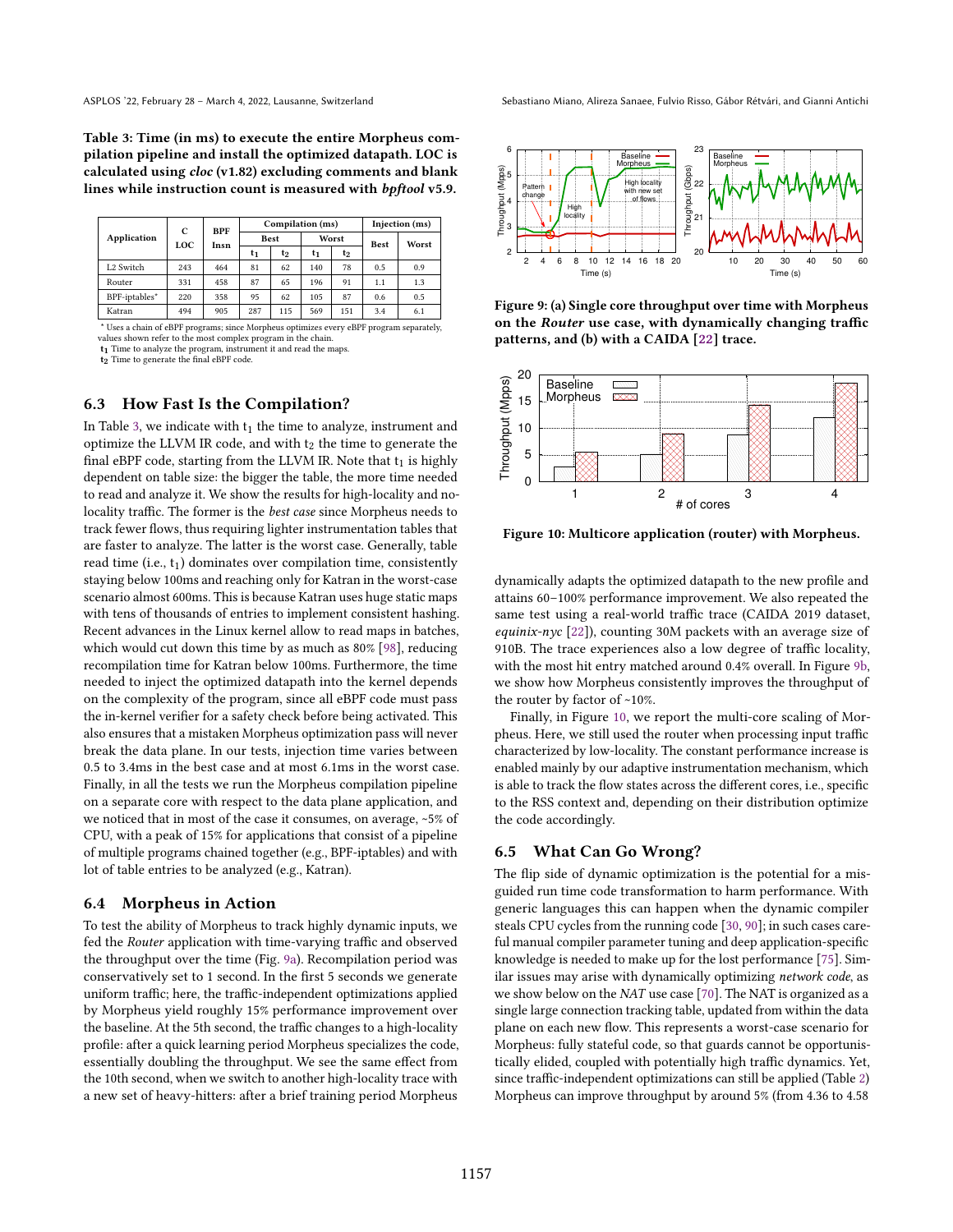<span id="page-10-0"></span>

<span id="page-10-1"></span>Figure 11: Comparison between vanilla FastClick, PacketMill and Morpheus for the Router FastClick (DPDK) application with 20 and 500 rules.

Mpps) in the presence of high-locality traffic. However, for lowlocality traffic we see about 6% performance degradation compared to the baseline. Intuitively, Morpheus just keeps on recompiling the conntrack fast-path with another set of potential heavy hitters, just to immediately remove this optimization as a new flow arrives. Our tests mark micro-architectural reasons behind this: the number of branch misses and instruction cache loads increases by 90% and 75%, respectively, both clear symptoms of frequent code changes. The rest of the stateful applications (L2 switch and Katran) exhibit a similar pattern, but the speed-up enabled by dead code elimination, constant propagation and branch-injection can make up for this. As with Java, such cases require human intervention; manually disabling optimization for the connection tracking module's table safely eliminates the performance degradation on the NAT use case.

#### 6.6 Morpheus with DPDK Programs

We applied Morpheus to a DPDK program, the FastClick [\[14\]](#page-14-24) version of the eBPF Router application, the same one used in PacketMill's paper [\[36\]](#page-14-12). We configured it with either 20 or 500 rules from the Stanford routing tables [\[54\]](#page-15-17) and generated traffic with different levels of locality. We compared the throughput and the latency of the baseline code, the Morpheus optimized and its version transformed with PacketMill, state-of-the-art DPDK packetprocessing optimizer. In our tests PacketMill uses the following optimizations: removing virtual function calls, inlining variables, and allocating/defining the elements' objects in the source code.

Fig. [11a](#page-10-0) reports the average throughput results. For only 20 prefix rules and with low locality traffic, PacketMill outperforms Morpheus by about 9%, whereas for high-locality traffic and larger forwarding tables Morpheus produces a whopping 469% improvement over PacketMill. The reason for the large performance drop from 20 rules to 500 rules is that LPM lookup is particularly expensive in FastClick (linear search), but Morpheus can largely avoid this costly lookup by inlining heavy hitters. The 99th percentile latency

results (Fig. [11b\)](#page-10-1) confirm this finding, with Morpheus decreasing latency 5-fold compared to PacketMill with high-locality traffic.

On the other hand, the reason for the lower performance of Morpheus in the low/no locality case (20 rules) can be found in the main difference between the two systems. First, Morpheus requires instrumentation to track table access patters, which produces some run time overhead, while PacketMill does not apply online optimizations and so it does not need instrumentation at all. Second, PacketMill implements some optimizations that Morpheus does not (although nothing prevents us from implementing them), but in most cases the effect of these additional optimizations is masked by the speedup brought by the Morpheus traffic-level optimizations.

# 7 DISCUSSIONS

Add other optimizations to Morpheus compilation pipeline. Morpheus is orthogonal to most optimizations proposed in recent literature and can be extended to support them. For example, PacketMill optimizations [\[36\]](#page-14-12), such as the reordering of metadata fields, could be easily integrated into Morpheus with the added benefit that, having access to the number of accesses to a given variable thanks to Morpheus's instrumentation, we could obtain a more accurate reordering compared to PacketMill, which only estimates access patterns. Finally, traditional PGO optimizations can be used with Morpheus too, allowing the compiler to optimize the code on-the-fly, as opposed to traditional PGO approaches where the profile is collected offline.

Extend Morpheus to other data plane technologies. Morpheus comprises a data plane-independent core implementing the bulk of the optimization passes, and separate data plane-specific plugins. This makes it relatively easy to port Morpheus to new dataplanes that use well defined APIs (e.g, for table lookups or packet reception). This is the case of eBPF/XDP and DPDK FastClick, but any data plane with a clear API can be potentially used with Morpheus. To do this, the developer would need to write a new data plane plugin, providing the function signatures for the relevant API calls as well as some simple operators for Morpheus to read match-action table content and manipulate the underlying code (e.g., inject a guard). The choice of working at the IR level. In Morpheus, all the optimizations are directly applied at the LLVM IR level. A major drawback of this approach is that by doing so we lose direct access to the low-level machine code, making certain optimizations impossible: peephole, vectorization/SIMD, or other micro-architectural optimizations [\[13,](#page-14-31) [24,](#page-14-32) [51,](#page-15-29) [91,](#page-16-15) [99\]](#page-16-16). Nevertheless, this choice provides also a series of benefits: (i) IR code is in the Static Single Assignment (SSA) form and SSA simplifies the use of different compiler optimization algorithms; (ii) Morpheus optimization passes can exploit flow information performed in the compiler itself to gather information about the code under consideration: for instance, we use LLVM MemorySSA analysis to retrieve information about variable and load/store dependencies; (iii) working at the IR level allows Morpheus to re-use part of the other optimizations already available in the compiler suite;  $(iv)$  finally, it allows to keep the optimization passes as generic as possible with respect to the language in which the data plane is written.

It is not all about table lookups. Morpheus heavily optimizes also the code surrounding the table lookups using the insights it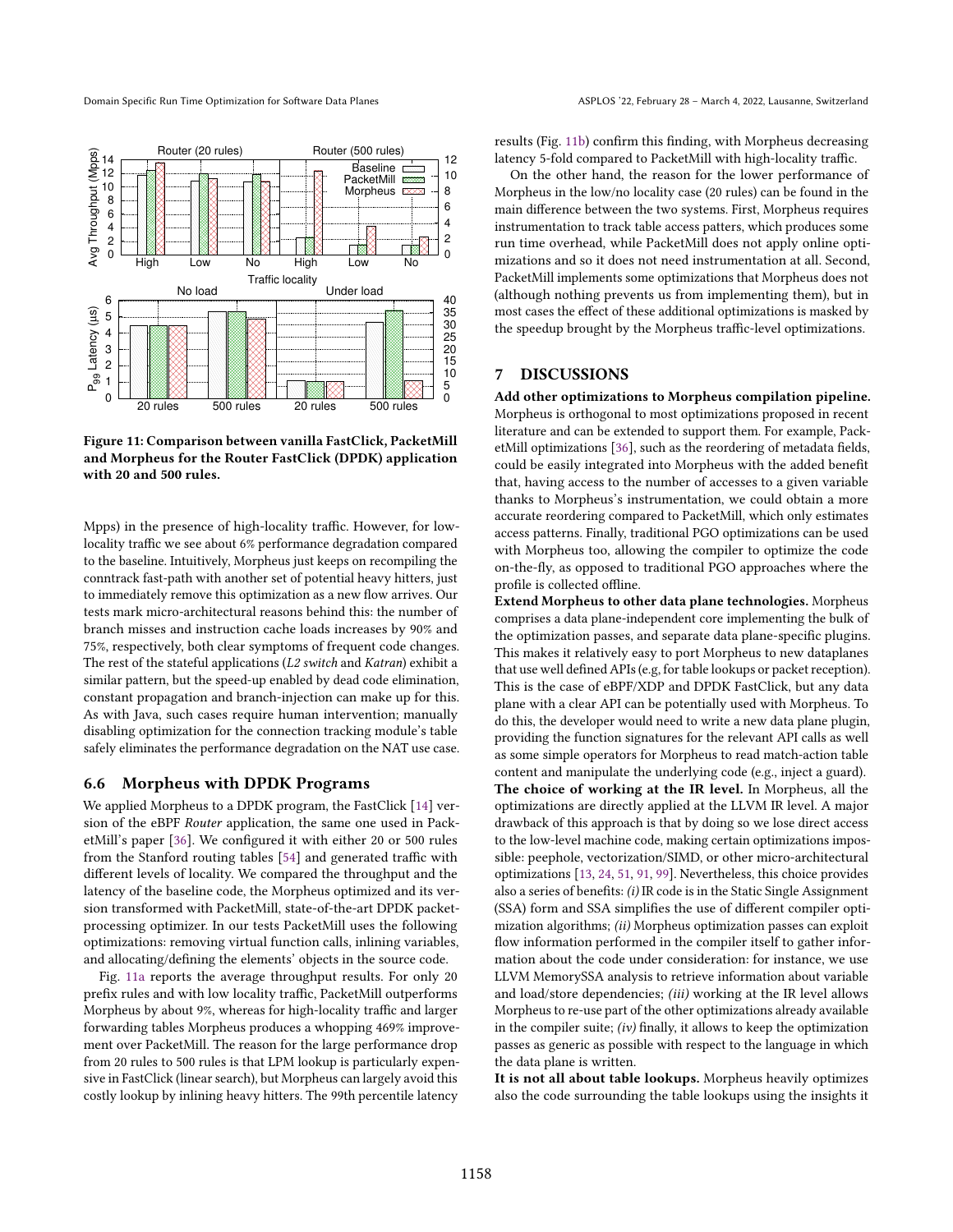ASPLOS '22, February 28 - March 4, 2022, Lausanne, Switzerland Switzerland Sebastiano Miano, Alireza Sanaee, Fulvio Risso, Gábor Rétvári, and Gianni Antichi

obtains during code analysis. It separates table lookup code into a fast-path, with the lookup results specialized for the heavy hitters, and a generic slow-path. It uses the table lookup code to also gather information about the table's content, and how it is used in the rest of the code. This allows for optimizing the entire fast-path code after the table lookup without affecting the slow path in any way. For example, constants are folded from the JITted lookup code (effectively a set of nested if-then-else statements) into the surrounding code (i.e., each branch of the if-then-else is specific to a certain value of the conditional), unreachable code is removed or tables are specialized depending on their run time entries.

Because of this, caching/JITting table lookups is just one, albeit very important, optimization that Morpheus performs. As shown in Figure [4,](#page-7-1) the results with the "no locality" trace demonstrate the combined benefits of all the optimizations that are independent from the input traffic, such as dead code elimination, constant propagation and data structure specialization, while the rest of the cases ("low/high-locality") show the additional effect of trafficdependent optimizations. Note that some optimizations cannot be directly measured since they are the results of a combination of other passes; e.g., the contribution of dead code elimination is dependent on constant propagation.

Morpheus dependence on compilation periodicity. The performance of Morpheus depend on how fast Morpheus can recompile the targeted code (see Table [3\)](#page-9-0). In the presence of traffic changes that are faster than that, then traffic-dependent optimizations become less effective. Nevertheless, Morpheus can still speedup the original function, since other traffic-independent optimizations are still valid (Figure 4). Potentially, we could disable traffic-level optimizations when Morpheus discovers highly variable traffic that goes under the recompilation period (Section [6.5\)](#page-9-4); this would reduce the impact of guards and instrumentation and increase the benefits of traffic-independent optimizations. Examining these techniques remains as future work.

# 8 RELATED WORK

Generic code optimization has a long-standing stream of research and prototypes [\[13,](#page-14-31) [23,](#page-14-8) [48,](#page-15-10) [51,](#page-15-29) [72,](#page-15-30) [77,](#page-15-5) [80,](#page-15-31) [85\]](#page-16-17). In the context of networking, domain-specific data-plane optimization has also gained substantial interest lately.

Static optimization of data-plane programs. Several packet I/O frameworks present specific APIs for developers to optimize network code [\[25,](#page-14-33) [26,](#page-14-34) [38,](#page-14-35) [44,](#page-15-32) [78\]](#page-15-2), or implement different paradigms to efficiently execute packet-processing programs sequentially or in parallel [\[12,](#page-14-36) [52,](#page-15-33) [62,](#page-15-13) [64,](#page-15-34) [86,](#page-16-18) [91,](#page-16-15) [99\]](#page-16-16). Other proposals aim to remove redundant logic or merge different elements together [\[19,](#page-14-37) [53,](#page-15-35) [87\]](#page-16-19). These works provide static optimizations; Morpheus, on top of these, also considers run time insight to specialize generic network code.

Dynamic optimization of packet-processing programs. ESwitch [\[71,](#page-15-7) [82\]](#page-16-6) was the first functional framework for the unsupervised dynamic optimization of software data planes with respect to the packet-processing program, specified in OpenFlow, being executed. PacketMill [\[36\]](#page-14-12) and NFReducer [\[31\]](#page-14-9) leverage the LLVM toolchain [\[59\]](#page-15-4) instead of OpenFlow: PacketMill targets the FastClick

datapath by exploiting the DPDK packet I/O framework and NFReducer aims to eliminate redundant logic from generic packet processing programs using symbolic execution. Morpheus is strictly complementary to these works: (1) it applies some of the same optimizations but it also introduces a toolbox of new ones (e.g., branch injection or constant propagation for stable table entries); (2) Morpheus can detect packet-level dynamics and apply more aggressive optimizations depending on the specific traffic patterns; and (3) Morpheus is data-plane agnostic, in that it performs the optimizations at the IR-level using a portable compiler core and relies on the built-in compiler toolchain to generate machine code and a data-plane plugin to inject it into the datapath.

Profile-guided optimization for packet-processing hardware. P2GO [\[94\]](#page-16-5) and P5 [\[6\]](#page-14-11) apply several profile-driven optimizations to improve the resource utilization of programmable P4 hardware targets. Some of the ideas presented in this work can also be used with programmable P4 hardware, provided it is possible to re-synthesize the packet processing pipeline without traffic disruption, with a notable difference: P2GO and P5 require a priori knowledge (i.e., the profiles) while Morpheus aims at unsupervised dynamic optimization.

## 9 CONCLUSIONS & FUTURE WORK

We presented Morpheus, a run time compiler and optimizer framework for arbitrary networking code. We demonstrated the importance of tracking packet-level dynamics and how they open up opportunities for a number of domain-specific optimizations. We proposed a solution, Morpheus, capable of applying them without any a priori information on the running program and implemented on top of the LLVM JIT compiler toolchain at the IR level. This allows to decouple our system from the specific framework used by the underlying data plane as much as possible. Finally, we demonstrated the effectiveness of Morpheus on a number of programs written in eBPF and DPDK and released the code in open-source to foster reproducibility of our results.

We consider Morpheus only as a first step towards more intelligent systems that can adapt to network conditions. As future work, we intend to integrate a run time performance prediction model [\[16,](#page-14-38) [49,](#page-15-36) [63,](#page-15-37) [79,](#page-15-23) [81\]](#page-16-20) into Morpheus, enabling the compiler to reason about the effect of each different dynamic optimization pass. This would allow for selecting the most efficient subset of optimizations and adapt the recompilation timescales to the current network conditions.

# ACKNOWLEDGMENTS

We would like to thank our shepherd, Edouard Bugnion, for his insightful suggestions; the anonymous ASPLOS reviewers for their enlightening comments, the artifact evaluation committee for their effort in reviewing our artifacts, and Srinivas Narayana for his feedback on the first draft of the paper. This work is partially supported by the UK's EPSRC under the projects NEAT (EP/T007206/1) and by Facebook as part of the 2020 Networking Systems request for proposals (RFP) award. Gábor Rétvári was funded by the NK-FIH/OTKA Project #135606, the MTA-BME Information Systems Research Group and the MTA-BME Network Softwarization Research Group.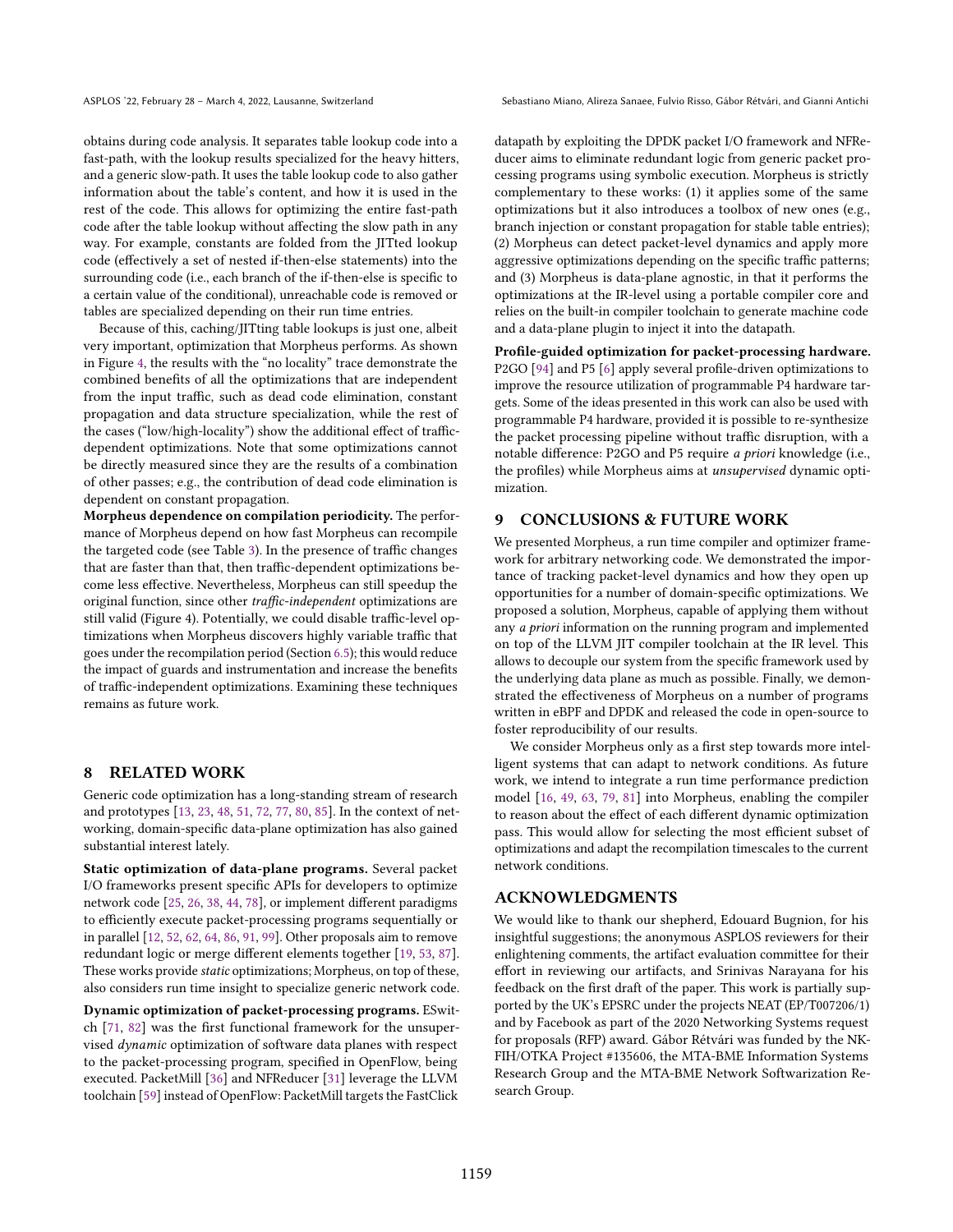# A ARTIFACT APPENDIX

# A.1 Abstract

Morpheus is a system working alongside static compilers that continuously optimizes the targeted networking code. It introduces a number of new techniques to manipulate the code on-the-fly depending on runtime traffic patterns and control plane configurations. The Morpheus core exploits the LLVM compiler toolchain for code manipulation and run-time code generation. It works at the intermediate representation (IR) level as it allows to reason about the running code using a relatively high-level language framework without compromising on code generation time.

Our paper's artifact contains the source code, the experimental workflow, and additional information to (i) compile and build Morpheus, (ii) install the software dependencies and setup the testbed to run all the experiments, (iii) the scripts that can be used to perform some of the experiments presented in the paper, and  $(iv)$  the scripts to generate the plots based on the obtained results.

# A.2 Artifact Check-list (Meta-information)

- Program: Morpheus, Polycube (Morpheus branch), BCC (Morpheus branch), libbpf (21f90f6).
- Compilation: GCC v9.3.0 to compile Morpheus, LLVM Toolchain and Clang (v10.0.1) for run-time code generation.
- Data set: High/low/no locality traces generated with Classbench [\[93\]](#page-16-7) trace generator with different Pareto parameters; CAIDA 2019 dataset, equinix-nyc [\[22\]](#page-14-30) to test real-world scenarios.
- Hardware: Two servers connected back-to-back with a dual-port Intel XL710 40Gbps NIC and Intel Xeon processors.
- Execution: The artifacts can be executed in a local testbed, or on a Cloudlab [\[5\]](#page-14-39) setup.
- Metrics: Throughput, Latency and Compilation Time.
- Output: A modified Polycube binary with Morpheus support [\[66\]](#page-15-38) that optimizes the target program at runtime. This artifact produces also raw performance measurements and plots of the different NFs while receiving traffic.
- Experiments: (1) Baseline vs Morpheus throughput experiments (Figure [4\)](#page-7-1), (2) Effect of Morpheus optimizations on PMU counters (Figure [5\)](#page-7-2), (3) Baseline vs Morpheus latency experiments (Figure [6\)](#page-8-0), (4) Naive vs Adaptive instrumentation (Figure [7\)](#page-8-1), (5) Instrumentation overhead (Figure [8\)](#page-8-2), (6) Effect of Morpheus optimizations with dynamic changing traffic (Figure [9a\)](#page-9-1).
- How much disk space required (approximately)?: ~30GB.
- How much time is needed to prepare workflow (approximately)?: ~1.5 hour with a local testbed, ~30 mins with Cloudlab setup.
- How much time is needed to complete experiments (approximately)?:  $~1$  day.
- Publicly available?: Code, setup scripts, measured results, and experiments are publicly available. The CAIDA 2019 dataset, equinix $nyc$  should be requested separately on the CAIDA website [\[21\]](#page-14-40).
- Code licenses (if publicly available)?: Morpheus, Polycube and BCC use the Apache License 2.0, libbpf uses the 2-Clause BSD License.
- Archived (provide DOI)?: [https://doi.org/10.5281/zenodo.5830832.](https://doi.org/10.5281/zenodo.5830832)

# A.3 Description

A.3.1 How to Access. Our artifacts are archived under Zenodo [\[65\]](#page-15-9). We also published the software and artifact, with the corresponding

setup instructions at the following Github repository [\(https://github.](https://github.com/Morpheus-compiler/Morpheus) [com/Morpheus-compiler/Morpheus\)](https://github.com/Morpheus-compiler/Morpheus).

Note: The GitHub repository is the preferred method to access our artifacts, since it provides the latest updates and fixes. The repository is linked with Zenodo so that every release is automatically archived.

<span id="page-12-0"></span>A.3.2 Hardware Dependencies. In order to fully reproduce the results presented in the paper and run the majority of the experiments, this artifact requires two servers connected back-to-back with 2 different interfaces. The first server is used as packet generator, while the second is used as Device Under Test (DUT) running the data plane application together with the Morpheus compiler/optimizer. The driver used by the two interface in the DUT server should be compatible with  $XDP$  Native mode<sup>2</sup>; we have tested our artifact only with Intel cards, in particular a dual-port Intel XL710 40Gbps NIC. In addition, the NIC should should have the possibility to set hardware rules to redirect packets to a single core (e.g., Intel Flow Director technology).

<span id="page-12-1"></span>A.3.3 Software Dependencies. We provide here a tentative list of software dependency required to run our artifact, for both packet generator server (pktgen) and Device Under Test server (DUT). The setup script available in the repository will take care of installing all the libraries and software needed for the artifact, just make sure you meet the following requirements:

- Ubuntu 20.04 LTS (pktgen and DUT).
- DPDK v20.11.3 (pktgen).
- At least 10G of large hugepages (1G each) required to send large PCAPs (pktgen).
- Linux kernel v5.10+ (the paper's test have been performed on kernel v5.12) (DUT).
- The  $\text{bpf\_jit\_enable}$  flag enabled on the kernel<sup>3</sup> (DUT).

# A.4 Installation

If you have a local testbed that meets the hardware (Section [A.3.2\)](#page-12-0) and software (Section [A.3.3\)](#page-12-1) requirements, you can directly follow the instructions in Section [A.5.](#page-13-0) If you do not have a local testbed, we also prepared a Cloudlab [\[5\]](#page-14-39) profile to run the artifacts.

A.4.1 CloudLab Setup. To run our artifact on Cloudlab, you can follow these steps:

- (1) Login to Cloudlab [\(https://cloudlab.us/\)](https://cloudlab.us/) using your username and password.
- (2) Go to Experiments > Start Experiment on the left tab.
- (3) Click on Change Profile button on the right side of the page, and select the Morpheus-ASPLOS profile; then click Next. You can now choose a hardware node type. We already provide a default type (i.e., c220g1) but you can use another (we only tested it on c220g1).

Note: Althought c220g1 hardware nodes are similar to our paper's testbed, it is not the same; the absolute results may be different, but the Morpheus behavior should be evident.

 $^2\mathsf{A}$  list of drivers that support XDP Native is available here: [https://github.com/xdp](https://github.com/xdp-project/xdp-project/blob/master/areas/drivers/README.org)[project/xdp-project/blob/master/areas/drivers/README.org.](https://github.com/xdp-project/xdp-project/blob/master/areas/drivers/README.org)  $3$ This flag is enabled by default on kernel v4.18+.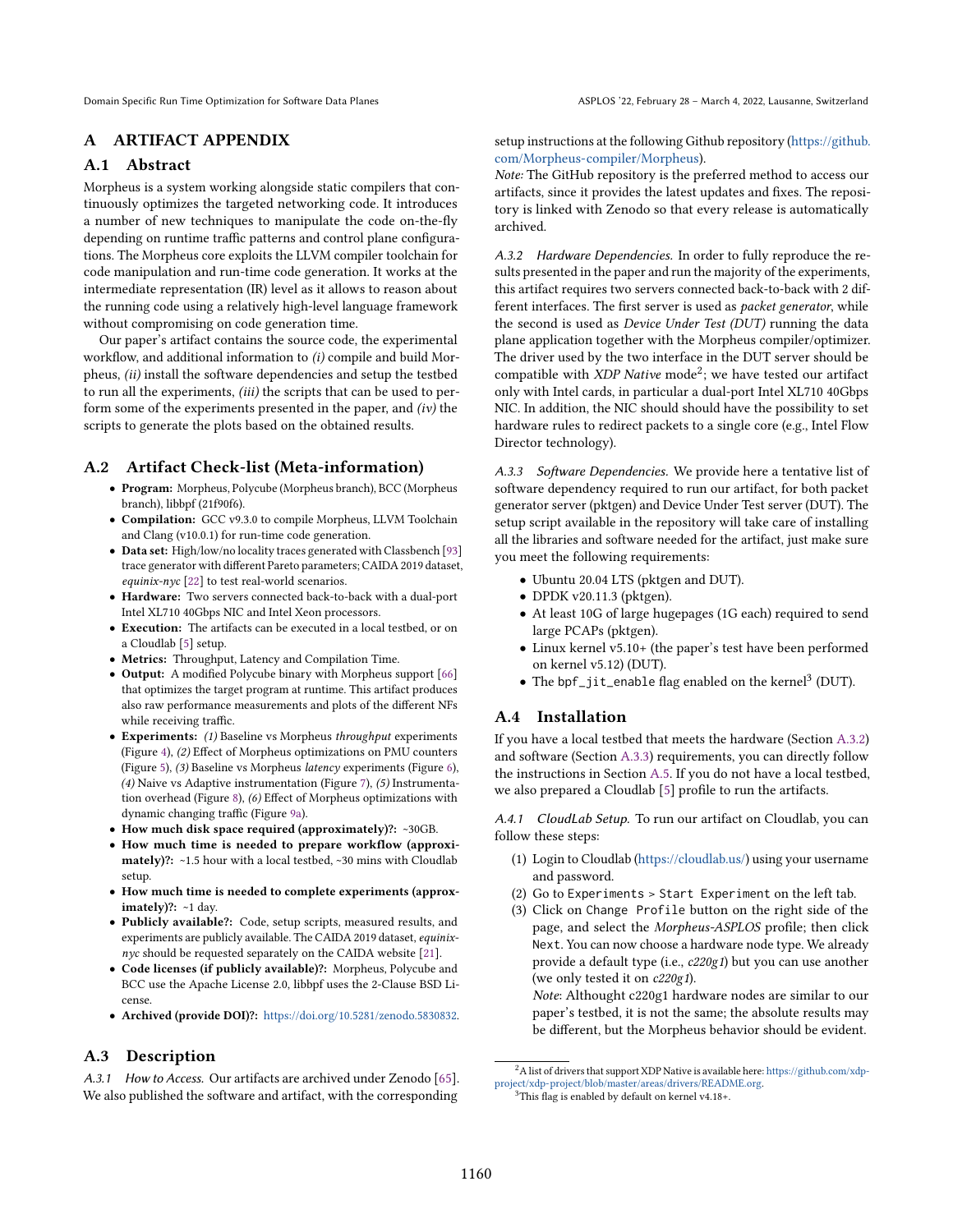- (4) After the experiment is instantiated, you just need to wait for the setup to complete; then you can click on the List View tab to read the ssh command to log into the servers.
- (5) Follow the instructions in Section [A.5](#page-13-0) to install Morpheus.

#### <span id="page-13-0"></span>A.5 Morpheus Installation

We provide a set of script to automatically install all the software dependencies, compile the code and setup the testbed (e.g., setup the hugepages or bound the interfaces to DPDK on the pktgen server). Morpheus's README.md describes all the steps needed to prepare the testbed and install the software. Here we provide a summary of the steps:

- (1) (Pktgen & DUT) Clone or download Morpheus repository.
- (2) (Pktgen) Install dependencies.

\$ ./ setup\_pktgen . sh

(3) (DUT) Install Morpheus and dependencies.

\$ ./ setup\_dut . sh

- (4) (DUT) Upgrade the kernel to v5.12 (if needed). We provide a upgrade-kernel.sh script to simplify the process.
- (5) (Pktgen & DUT) Fill the experiment/config.sh file with all the information specific to the testbed (e.g., IP, MAC, username). This file is used by all the experiments scripts to automatically configure the experiments to the testbed.
- (6) (Pktgen & DUT) SSH Configuration. The experiments' scripts automatically connect to the remote DUT and configure Morpheus. This requires the DUT to be accessible through SSH key.
- (7) (Pktgen & DUT) SUDO Configuration. All the scripts require sudo without password to be enabled for the user specified in the experiment/config.sh file.

# A.6 Experiment Workflow

Every experiment in this artifact is meant to be executed on the pktgen server. Once executed, the script reads the configuration parameters set in the experiment/config.sh file, starts the polycubed daemon with Morpheus on the DUT, instantiates the NF under test and configures it. If those steps are executed successfully, it start the DPDK packet generator to replay the high/low/no locality trace and collects the results in the results folder of every single service. Once the experiments are completed, the user can parse the results with the appropriate script under the experiments/plot folder and generate the final figures.

## A.7 Evaluation and Expected Results

In this Section we present the main experiments included in this artifact. For more information please refer to the experiments' README.md of the Morpheus repository.

<span id="page-13-1"></span>A.7.1 Baseline vs Morpheus Throughput Experiment. This experiment measures the single core throughput (with 64B packets) with varying input traffic locality. This is the main experiment, which evaluates the performance improvements provided by Morpheus with 4 different applications (Router, Switch, BPF-iptables and Katran). The results should follow a similar trend as Figure [4.](#page-7-1) The experiment can be executed with the following command:

ASPLOS '22, February 28 - March 4, 2022, Lausanne, Switzerland Switzerland Sebastiano Miano, Alireza Sanaee, Fulvio Risso, Gábor Rétvári, and Gianni Antichi

```
$ ./run_all_throughput_tests.sh -r 5 #5 runs
$ cd plot && python3 parse_throughput_loc_results . py
$ make throughput_loc # generate figure
```
A.7.2 Effect of Morpheus Optimizations on PMU Counters. This experiment measures the effect of Morpheus optimizations on PMU counters, obtained with the Linux perf tool, for 4 different applications (Router, Switch, BPF-iptables and Katran). The results should follow a similar trend as Figure [5.](#page-7-2) The experiment can be executed with the following command:

```
$ ./run_all_perf_tests.sh -r 5 #5 runs
$ cd plot && python3 parse_perf_loc_results . py
$ make perf_loc # generate figure
```
A.7.3 Baseline vs Morpheus Latency Experiment. This experiment measures the effect of Morpheus optimizations on the latency for the different services. In particular, it calculates the latency in the best and worst case scenario depending on the Morpheus optimizations applied. The results should follow a similar trend as Figure [6.](#page-8-0) The experiment can be executed with the following command:

```
$ ./run_all_latency_tests.sh -r 5 #5 runs
$ cd plot && python3 parse_latency_results . py
$ make latency # generate figure
```
A.7.4 Naive vs Adaptive Instrumentation. This experiment measures the effect of Morpheus instrumentation mechanism. In particular, it measures the overhead that would be introduced by the naive instrumentation, compared to the overhead of the *adaptive* instrumentation, which is the one applied by Morpheus. The results should follow a similar trend as Figure [7.](#page-8-1) The experiment can be executed with the following command:

```
$ ./run_all_adaptive_naive_tests.sh -r 5 #5 runs
$ python3 parse_adaptive_naive_instr_results . py
$ make adaptive_vs_naive # generate figure
```
A.7.5 Instrumentation Overhead. This experiment measures the effect of Morpheus instrumentation rate on the optimizations applied. It measures the throughput of the Router and BPF-iptables service with varying instrumentation rate. The results should follow a similar trend as Figure [8.](#page-8-2)

Note: To run this experiment, you first need to run the Experiment [A.7.1,](#page-13-1) since to generate the final figure, we rely on the results of that test. The experiment can be executed with the following command:

```
$ ./run_all_instr_overhead_tests.sh -r 5 #5 runs
$ cd plot && python3 parse_instr_overhead_results . py
$ make instr_overhead # generate figure
```
A.7.6 Effect of Morpheus Optimizations with Dynamic Changing Traffic. This experiment measures the effect of Morpheus optimizations when the input traffic suddenly changes locality distribution. It measures the throughput of the Router service. The results should follow a similar trend as Figure [9a.](#page-9-1) The experiment can be executed with the following command:

```
$ cd router
$ ./ start_dynamic_traffic_test . sh
$ cd plot && make dynamic_traffic # generate figure
```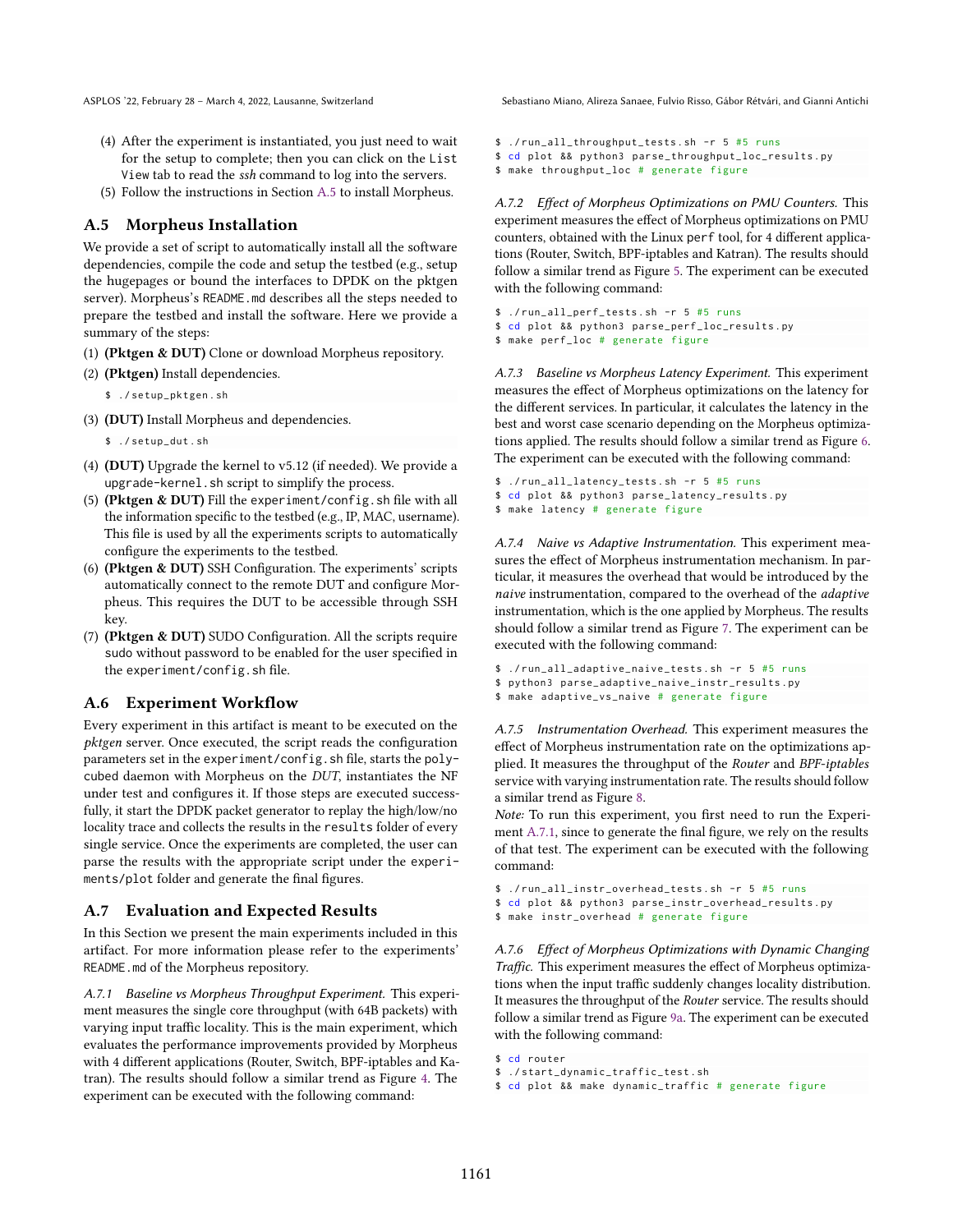Domain Specific Run Time Optimization for Software Data Planes ASPLOS '22, February 28 - March 4, 2022, Lausanne, Switzerland

## **REFERENCES**

- <span id="page-14-25"></span>[1] 2021. Intel Data Direct I/O Technology. https://www.intel.co.[uk/content/www/](https://www.intel.co.uk/content/www/uk/en/io/data-direct-i-o-technology.html) [uk/en/io/data-direct-i-o-technology](https://www.intel.co.uk/content/www/uk/en/io/data-direct-i-o-technology.html).html. [Online; accessed 12-August-2021].
- <span id="page-14-23"></span>[2] 2021. Linux AF\_XDP. https://www.kernel.[org/doc/html/latest/networking/](https://www.kernel.org/doc/html/latest/networking/af_xdp.html) [af\\_xdp](https://www.kernel.org/doc/html/latest/networking/af_xdp.html).html. [Online; accessed 12-August-2021].
- <span id="page-14-20"></span>[3] 2021. LLVM Alias Analysis. https://llvm.[org/docs/AliasAnalysis](https://llvm.org/docs/AliasAnalysis.html).html. [Online; accessed 12-August-2021].
- <span id="page-14-19"></span>[4] 2021. LLVM MemorySSA. https://llvm.[org/docs/MemorySSA](https://llvm.org/docs/MemorySSA.html).html. [Online; accessed 12-August-2021].
- <span id="page-14-39"></span>[5] 2022. CloudLab. [https://cloudlab](https://cloudlab.us/).us/. [Online; accessed 26-January-2022].
- <span id="page-14-11"></span>[6] Anubhavnidhi Abhashkumar, Jeongkeun Lee, Jean Tourrilhes, Sujata Banerjee, Wenfei Wu, Joon-Myung Kang, and Aditya Akella. 2017. P5: Policy-Driven Optimization of P4 Pipeline. In Proceedings of the Symposium on SDN Research (Santa Clara, CA, USA) (SOSR '17). Association for Computing Machinery, New York, NY, USA, 136-142. https://doi.org/10.[1145/3050220](https://doi.org/10.1145/3050220.3050235).3050235
- <span id="page-14-2"></span>[7] Omid Alipourfard and Minlan Yu. 2018. Decoupling Algorithms and Optimizations in Network Functions. In Proceedings of the 17th ACM Workshop on Hot Topics in Networks (Redmond, WA, USA) (HotNets '18). Association for Computing Machinery, New York, NY, USA, 71-77. [https://doi](https://doi.org/10.1145/3286062.3286073).org/10.1145/ [3286062](https://doi.org/10.1145/3286062.3286073).3286073
- <span id="page-14-6"></span>[8] Joel Auslander, Matthai Philipose, Craig Chambers, Susan J. Eggers, and Brian N. Bershad. 1996. Fast, Effective Dynamic Compilation. In Proceedings of the ACM SIGPLAN 1996 Conference on Programming Language Design and Implementation (PLDI '96). Association for Computing Machinery, New York, NY, USA, 149-159. https://doi.org/10.[1145/231379](https://doi.org/10.1145/231379.231409).231409
- <span id="page-14-16"></span>[9] GCC Authors. 2016. AutoFDO tutorial. https://gcc.gnu.[org/wiki/AutoFDO/](https://gcc.gnu.org/wiki/AutoFDO/Tutorial) [Tutorial.](https://gcc.gnu.org/wiki/AutoFDO/Tutorial) [Online; accessed 07-August-2021].
- <span id="page-14-0"></span>[10] Istio Authors. 2020. Istio - Connect, secure, control, and observe services. [https://istio](https://istio.io/).io/. [Online; accessed 07-August-2021].
- <span id="page-14-4"></span>[11] Vasanth Bala, Evelyn Duesterwald, and Sanjeev Banerjia. 2000. Dynamo: A Transparent Dynamic Optimization System. In Proceedings of the ACM SIG-PLAN 2000 Conference on Programming Language Design and Implementation (Vancouver, British Columbia, Canada) (PLDI '00). Association for Computing Machinery, New York, NY, USA, 1-12. https://doi.org/10.[1145/349299](https://doi.org/10.1145/349299.349303).349303
- <span id="page-14-36"></span>[12] Hitesh Ballani, Paolo Costa, Christos Gkantsidis, Matthew P. Grosvenor, Thomas Karagiannis, Lazaros Koromilas, and Greg O'Shea. 2015. Enabling End-Host Network Functions. In Proceedings of the 2015 ACM Conference on Special Interest Group on Data Communication (London, United Kingdom) (SIGCOMM '15). Association for Computing Machinery, New York, NY, USA, 493-507. [https:](https://doi.org/10.1145/2785956.2787493) //doi.org/10.[1145/2785956](https://doi.org/10.1145/2785956.2787493).2787493
- <span id="page-14-31"></span>[13] Sorav Bansal and Alex Aiken. 2006. Automatic Generation of Peephole Superoptimizers. In Proceedings of the 12th International Conference on Architectural Support for Programming Languages and Operating Systems (San Jose, California, USA) (ASPLOS XII). Association for Computing Machinery, New York, NY, USA, 394-403. https://doi.org/10.[1145/1168857](https://doi.org/10.1145/1168857.1168906).1168906
- <span id="page-14-24"></span>[14] Tom Barbette, Cyril Soldani, and Laurent Mathy. 2015. Fast Userspace Packet Processing. In Proceedings of the Eleventh ACM/IEEE Symposium on Architectures for Networking and Communications Systems (Oakland, California, USA) (ANCS '15). IEEE Computer Society, USA, 5-16. [https://doi](https://doi.org/10.1109/ANCS.2015.7110116).org/10.1109/ ANCS.2015.[7110116](https://doi.org/10.1109/ANCS.2015.7110116)
- <span id="page-14-14"></span>[15] Tom Barbette, Chen Tang, Haoran Yao, Dejan Kostić, Gerald Q. Maguire Jr., Panagiotis Papadimitratos, and Marco Chiesa. 2020. A High-Speed Load-Balancer Design with Guaranteed Per-Connection-Consistency. In 17th USENIX Symposium on Networked Systems Design and Implementation (NSDI 20). USENIX Association, Santa Clara, CA, 667-683. https://doi.org/10.[5555/3388242](https://doi.org/10.5555/3388242.3388291).3388291
- <span id="page-14-38"></span>[16] Ankit Bhardwaj, Atul Shree, V. Bhargav Reddy, and Sorav Bansal. 2017. A Preliminary Performance Model for Optimizing Software Packet Processing Pipelines. In Proceedings of the 8th Asia-Pacific Workshop on Systems (Mumbai, India) (APSys '17). Association for Computing Machinery, New York, NY, USA, Article 26, 7 pages. https://doi.org/10.[1145/3124680](https://doi.org/10.1145/3124680.3124747).3124747
- <span id="page-14-28"></span>[17] Scott Bradner. 1991. Benchmarking Terminology for Network Interconnection Devices. RFC 1242. RFC Editor. 1-12 pages. [https://www](https://www.rfc-editor.org/rfc/rfc1242.txt).rfc-editor.org/rfc/ [rfc1242](https://www.rfc-editor.org/rfc/rfc1242.txt).txt
- <span id="page-14-29"></span>[18] Scott Bradner and Jim McQuaid. 1999. Benchmarking Methodology for Network Interconnect Devices. RFC 2544. RFC Editor. [http://www](http://www.rfc-editor.org/rfc/rfc2544.txt).rfc-editor.org/rfc/ [rfc2544](http://www.rfc-editor.org/rfc/rfc2544.txt).txt http://www.rfc-editor.[org/rfc/rfc2544](http://www.rfc-editor.org/rfc/rfc2544.txt).txt.
- <span id="page-14-37"></span>[19] Anat Bremler-Barr, Yotam Harchol, and David Hay. 2016. OpenBox: A Software-Defined Framework for Developing, Deploying, and Managing Network Functions. In Proceedings of the 2016 ACM SIGCOMM Conference (Florianopolis, Brazil) (SIGCOMM '16). Association for Computing Machinery, New York, NY, USA, 511-524. https://doi.org/10.[1145/2934872](https://doi.org/10.1145/2934872.2934875).2934875
- <span id="page-14-17"></span>[20] Derek Bruening, Timothy Garnett, and Saman Amarasinghe. 2003. An Infrastructure for Adaptive Dynamic Optimization. In Proceedings of the International Symposium on Code Generation and Optimization: Feedback-Directed and Runtime Optimization (San Francisco, California, USA) (CGO '03). IEEE Computer Society, USA, 265-275. https://dl.acm.org/doi/10.[5555/776261](https://dl.acm.org/doi/10.5555/776261.776290).776290
- <span id="page-14-40"></span>[21] CAIDA. 2019. The CAIDA Anonymized Internet Traces Data Access. [https://](https://www.caida.org/catalog/datasets/passive_dataset_download/) www.caida.[org/catalog/datasets/passive\\_dataset\\_download/.](https://www.caida.org/catalog/datasets/passive_dataset_download/) [Online; accessed 26-January-2022].
- <span id="page-14-30"></span>[22] CAIDA. 2019. The CAIDA UCSD Anonymized Internet Traces. [http://](http://www.caida.org/data/passive/passive_dataset.xml) www.caida.[org/data/passive/passive\\_dataset](http://www.caida.org/data/passive/passive_dataset.xml).xml. [Online; accessed 07-August-2021].
- <span id="page-14-8"></span>[23] Dehao Chen, David Xinliang Li, and Tipp Moseley. 2016. AutoFDO: Automatic Feedback-Directed Optimization for Warehouse-Scale Applications. In Proceedings of the 2016 International Symposium on Code Generation and Optimization (Barcelona, Spain) (CGO '16). Association for Computing Machinery, New York, NY, USA, 12-23. https://doi.org/10.[1145/2854038](https://doi.org/10.1145/2854038.2854044).2854044
- <span id="page-14-32"></span>[24] Yishen Chen, Charith Mendis, Michael Carbin, and Saman Amarasinghe. 2021. VeGen: A Vectorizer Generator for SIMD and Beyond. Association for Computing Machinery, New York, NY, USA, 902-914. [https://doi](https://doi.org/10.1145/3445814.3446692).org/10.1145/ [3445814](https://doi.org/10.1145/3445814.3446692).3446692
- <span id="page-14-33"></span>[25] Sean Choi, Xiang Long, Muhammad Shahbaz, Skip Booth, Andy Keep, John Marshall, and Changhoon Kim. 2017. PVPP: A Programmable Vector Packet Processor. In Proceedings of the Symposium on SDN Research (Santa Clara, CA, USA) (SOSR '17). Association for Computing Machinery, New York, NY, USA, 197-198. https://doi.org/10.[1145/3050220](https://doi.org/10.1145/3050220.3060609).3060609
- <span id="page-14-34"></span>[26] Sean Choi, Xiang Long, Muhammad Shahbaz, Skip Booth, Andy Keep, John Marshall, and Changhoon Kim. 2017. The Case for a Flexible Low-Level Backend for Software Data Planes. In Proceedings of the First Asia-Pacific Workshop on Networking (Hong Kong, China) (APNet'17). Association for Computing Machinery, New York, NY, USA, 71-77. https://doi.org/10.[1145/3106989](https://doi.org/10.1145/3106989.3107000).3107000
- <span id="page-14-10"></span>[27] Wikipedia contributors. 2018. Perf (linux). https://en.[wikipedia](https://en.wikipedia.org/wiki/Perf_(Linux)).org/wiki/ [Perf\\_\(Linux](https://en.wikipedia.org/wiki/Perf_(Linux))). [Online; accessed 07-August-2021].
- <span id="page-14-15"></span>[28] Wikipedia contributors. 2020. Dtrace. https://en.wikipedia.[org/wiki/DTrace.](https://en.wikipedia.org/wiki/DTrace) [Online; accessed 07-August-2021].<br>[29] Intel Corporation. 2020. Pin
- <span id="page-14-18"></span>Pin - A Dynamic Binary Instrumentation. Tool. https://software.intel.[com/content/www/us/en/develop/articles/pin-a](https://software.intel.com/content/www/us/en/develop/articles/pin-a-dynamic-binary-instrumentation-tool.html)[dynamic-binary-instrumentation-tool](https://software.intel.com/content/www/us/en/develop/articles/pin-a-dynamic-binary-instrumentation-tool.html).html. [Online; accessed 07-August-2021].
- <span id="page-14-5"></span>[30] Timothy Cramer, Richard Friedman, Terrence Miller, David Seberger, Robert Wilson, and Mario Wolczko. 1997. Compiling Java Just in Time. IEEE Micro 17,  $3$  (may 1997),  $36-43$ . [https://doi](https://doi.org/10.1109/40.591653).org/10.1109/40.591653
- <span id="page-14-9"></span>[31] Bangwen Deng, Wenfei Wu, and Linhai Song. 2020. Redundant Logic Elimination in Network Functions. In Proceedings of the Symposium on SDN Research (San Jose, CA, USA) (SOSR '20). Association for Computing Machinery, New York, NY, USA, 34-40. https://doi.org/10.[1145/3373360](https://doi.org/10.1145/3373360.3380832).3380832
- <span id="page-14-26"></span>[32] DPDK. 2018. Pktgen Traffic Generator Using DPDK. http://dpdk.[org/git/apps/](http://dpdk.org/git/apps/pktgen-dpdk) [pktgen-dpdk.](http://dpdk.org/git/apps/pktgen-dpdk) [Online; accessed 07-August-2021].
- <span id="page-14-13"></span>[33] DPDK. 2021. L3 Forwarding with Access Control Sample Application. [https:](https://doc.dpdk.org/guides/sample_app_ug/l3_forward_access_ctrl.html) //doc.dpdk.[org/guides/sample\\_app\\_ug/l3\\_forward\\_access\\_ctrl](https://doc.dpdk.org/guides/sample_app_ug/l3_forward_access_ctrl.html).html. [Online; accessed 07-August-2021].
- <span id="page-14-27"></span>[34] Paul Emmerich, Sebastian Gallenmüller, Daniel Raumer, Florian Wohlfart, and Georg Carle. 2015. MoonGen: A Scriptable High-Speed Packet Generator (IMC '15). Association for Computing Machinery, New York, NY, USA, 275-287. [https:](https://doi.org/10.1145/2815675.2815692) //doi.org/10.[1145/2815675](https://doi.org/10.1145/2815675.2815692).2815692
- <span id="page-14-21"></span>[35] Cristian Estan and George Varghese. 2002. New Directions in Traffic Measurement and Accounting. In Proceedings of the 2002 Conference on Applications, Technologies, Architectures, and Protocols for Computer Communications (Pittsburgh, Pennsylvania, USA) (SIGCOMM '02). Association for Computing Machinery, New York, NY, USA, 323-336. https://doi.org/10.[1145/633025](https://doi.org/10.1145/633025.633056).633056
- <span id="page-14-12"></span>[36] Alireza Farshin, Tom Barbette, Amir Roozbeh, Gerald Q. Maguire Jr., and Dejan Kostić. 2021. PacketMill: Toward per-Core 100-Gbps Networking. In Proceedings of the 26th ACM International Conference on Architectural Support for Programming Languages and Operating Systems (Virtual, USA) (AS-PLOS 2021). Association for Computing Machinery, New York, NY, USA, 1-17. https://doi.org/10.[1145/3445814](https://doi.org/10.1145/3445814.3446724).3446724
- <span id="page-14-22"></span>[37] A. Feldman and S. Muthukrishnan. 2000. Tradeoffs for packet classification. In Proceedings IEEE INFOCOM 2000. Conference on Computer Communications. Nineteenth Annual Joint Conference of the IEEE Computer and Communications Societies (Cat. No.00CH37064), Vol. 3. 1193-1202 vol.3. [https://doi](https://doi.org/10.1109/INFCOM.2000.832493).org/10.1109/ [INFCOM](https://doi.org/10.1109/INFCOM.2000.832493).2000.832493
- <span id="page-14-35"></span>[38] Linux Foundation. 2020. Vector Packet Processing (VPP) platform. [https://](https://wiki.fd.io/view/VPP) wiki.fd.[io/view/VPP.](https://wiki.fd.io/view/VPP) [Online; accessed 07-August-2021].
- <span id="page-14-1"></span>[39] Open Information Security Foundation. 2020. Suricata - Intrusion Detection System. [https://suricata-ids](https://suricata-ids.org/).org/ [Online; accessed 07-August-2021].
- <span id="page-14-7"></span>[40] Andreas Gal, Brendan Eich, Mike Shaver, David Anderson, David Mandelin, Mohammad R. Haghighat, Blake Kaplan, Graydon Hoare, Boris Zbarsky, Jason Orendorff, Jesse Ruderman, Edwin W. Smith, Rick Reitmaier, Michael Bebenita, Mason Chang, and Michael Franz. 2009. Trace-Based Just-in-Time Type Specialization for Dynamic Languages. In Proceedings of the 30th ACM SIGPLAN Conference on Programming Language Design and Implementation (PLDI '09). 465ś478. https://doi.org/10.[1145/1542476](https://doi.org/10.1145/1542476.1542528).1542528
- <span id="page-14-3"></span>[41] GNU Project. [n.d.]. GNU Compiler Collection. [https://gcc](https://gcc.gnu.org/).gnu.org/. [Online; accessed 07-August-2021].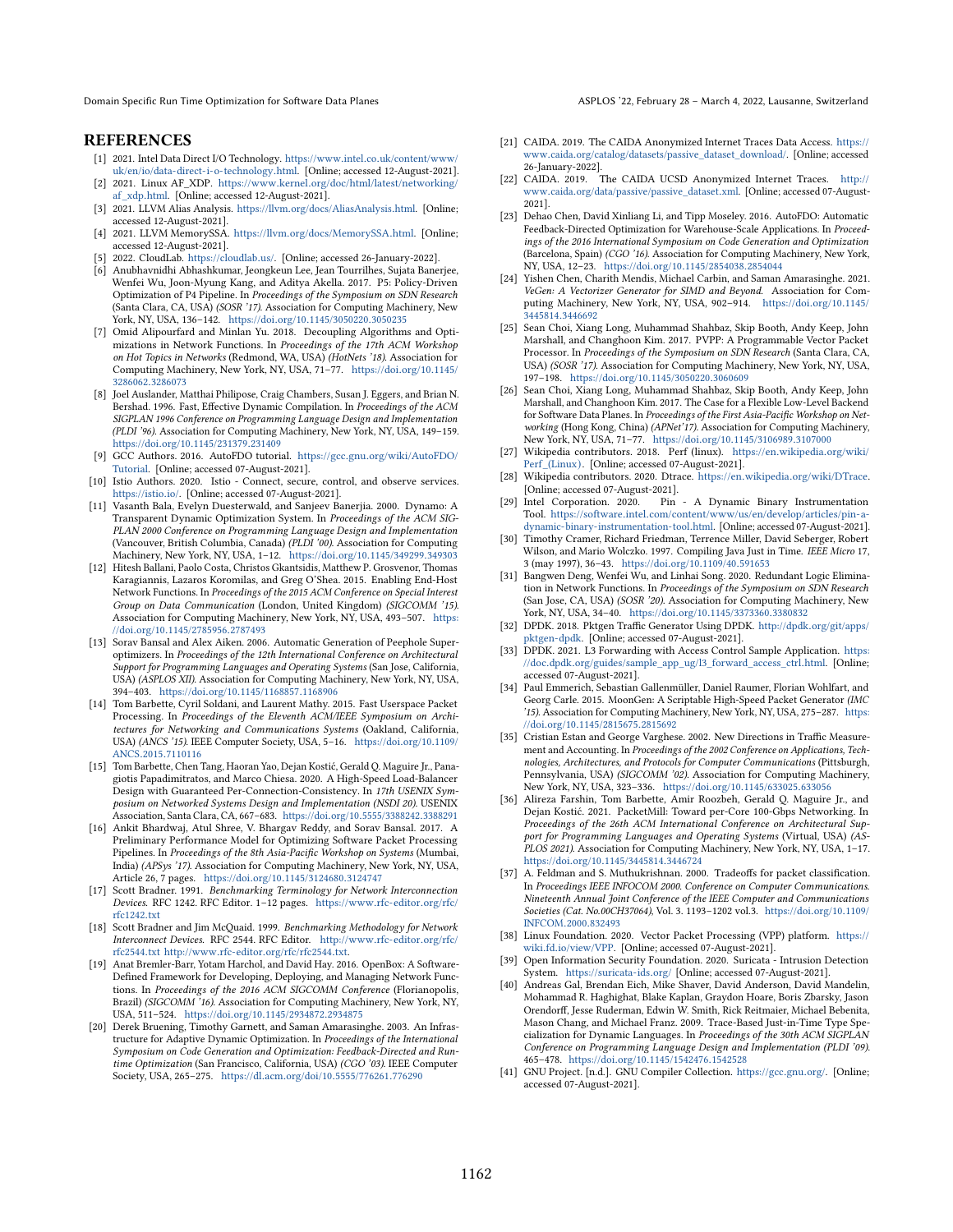ASPLOS '22, February 28 - March 4, 2022, Lausanne, Switzerland Switzerland Sebastiano Miano, Alireza Sanaee, Fulvio Risso, Gábor Rétvári, and Gianni Antichi

- <span id="page-15-19"></span>[42] Susan L. Graham, Peter B. Kessler, and Marshall K. Mckusick. 1982. Gprof: A Call Graph Execution Profiler. In Proceedings of the 1982 SIGPLAN Symposium on Compiler Construction (Boston, Massachusetts, USA) (SIGPLAN '82). Association for Computing Machinery, New York, NY, USA, 120-126. [https://doi](https://doi.org/10.1145/800230.806987).org/ 10.[1145/800230](https://doi.org/10.1145/800230.806987).806987
- <span id="page-15-24"></span>[43] Jong Hun Han, Prashanth Mundkur, Charalampos Rotsos, Gianni Antichi, Nirav Dave, Andrew W. Moore, and Peter G. Neumann. 2015. Blueswitch: enabling provably consistent configuration of network switches. In 2015 ACM/IEEE Symposium on Architectures for Networking and Communications Systems (ANCS). .<br>17–27. https://doi.org/10.[1109/ANCS](https://doi.org/10.1109/ANCS.2015.7110117).2015.7110117
- <span id="page-15-32"></span>[44] Sangjin Han, Keon Jang, Aurojit Panda, Shoumik Palkar, Dongsu Han, and Sylvia Ratnasamy. 2015. SoftNIC: A software NIC to augment hardware. (2015).
- <span id="page-15-22"></span>[45] Urs Hölzle and David Ungar. 1994. Optimizing Dynamically-Dispatched Calls with Run-Time Type Feedback. In Proceedings of the ACM SIGPLAN 1994 Conference on Programming Language Design and Implementation (Orlando, Florida, USA) (PLDI '94). Association for Computing Machinery, New York, NY, USA, 326-336. https://doi.org/10.[1145/178243](https://doi.org/10.1145/178243.178478).178478
- <span id="page-15-0"></span>[46] Christian Hopps. 2019. Katran: A high performance layer 4 load balancer. https://github.[com/facebookincubator/katran.](https://github.com/facebookincubator/katran)
- <span id="page-15-15"></span>[47] Google Inc. 2019. Kubernetes: Production-Grade Container Orchestration. https://kubernetes.io. [Online; accessed 07-August-2021].
- <span id="page-15-10"></span>[48] Google Inc. 2019. Propeller: Profile Guided Optimizing Large Scale LLVMbased Relinker. https://github.[com/google/llvm-propeller.](https://github.com/google/llvm-propeller) [Online; accessed 07-August-2021].
- <span id="page-15-36"></span>[49] Rishabh Iyer, Luis Pedrosa, Arseniy Zaostrovnykh, Solal Pirelli, Katerina Argyraki, and George Candea. 2019. Performance Contracts for Software Network Functions. In 16th {USENIX} Symposium on Networked Systems Design and Implementation ({NSDI} 19). USENIX Association, 517–530.<br>[50] Joab Jackson. 2019. Kubernetes Long Road to Dual IPv4/IPv6 Sup-
- <span id="page-15-11"></span>port. https://thenewstack.[io/it-takes-a-community-kubernetes-long-road-to](https://thenewstack.io/it-takes-a-community-kubernetes-long-road-to-dual-ipv4-ipv6-support)[dual-ipv4-ipv6-support.](https://thenewstack.io/it-takes-a-community-kubernetes-long-road-to-dual-ipv4-ipv6-support) [Online; accessed 07-August-2021].
- <span id="page-15-29"></span>[51] Rajeev Joshi, Greg Nelson, and Keith Randall. 2002. Denali: A Goal-Directed Superoptimizer. In Proceedings of the ACM SIGPLAN 2002 Conference on Programming Language Design and Implementation (Berlin, Germany) (PLDI '02). Association for Computing Machinery, New York, NY, USA, 304-314. [https:](https://doi.org/10.1145/512529.512566) //doi.org/10.[1145/512529](https://doi.org/10.1145/512529.512566).512566
- <span id="page-15-33"></span>[52] Georgios P. Katsikas, Tom Barbette, Dejan Kostić, Rebecca Steinert, and Gerald Q. Maguire Jr. 2018. Metron: NFV Service Chains at the True Speed of the Underlying Hardware. In 15th USENIX Symposium on Networked Systems Design and Implementation (NSDI 18). USENIX Association, Renton, WA, 171-186. https://dl.acm.org/doi/10.[5555/3307441](https://dl.acm.org/doi/10.5555/3307441.3307457).3307457
- <span id="page-15-35"></span>[53] Georgios P. Katsikas, Marcel Enguehard, Maciej Kuźniar, Gerald Q. Maguire Jr, and Dejan Kostić. 2016. SNF: synthesizing high performance NFV service chains. PeerJ Computer Science 2 (Nov. 2016), e98. https://doi.org/10.[7717/peerj-cs](https://doi.org/10.7717/peerj-cs.98).98
- <span id="page-15-17"></span>[54] Peyman Kazemian, George Varghese, and Nick McKeown. 2012. Header Space Analysis: Static Checking for Networks. In 9th USENIX Symposium on Networked Systems Design and Implementation (NSDI 12). USENIX Association, San Jose, CA, 113-126. https://dl.acm.org/doi/10.[5555/2228298](https://dl.acm.org/doi/10.5555/2228298.2228311).2228311
- <span id="page-15-1"></span>[55] James Kempf, Bengt Johansson, Sten Pettersson, Harald Luning, and Tord Nilsson. 2012. Moving the Mobile Evolved Packet Core to the Cloud. In Proceedings of the 2012 IEEE 8th International Conference on Wireless and Mobile Computing, Networking and Communications (WiMob) (WIMOB '12). IEEE Computer Society, USA, 784-791. https://doi.org/10.[1109/WiMOB](https://doi.org/10.1109/WiMOB.2012.6379165).2012.6379165
- <span id="page-15-8"></span>[56] Tanvir Ahmed Khan, Ian Neal, Gilles Pokam, Barzan Mozafari, and Baris Kasikci. 2021. DMon: Efficient Detection and Correction of Data Locality Problems Using Selective Profiling. In 15th USENIX Symposium on Operating Systems Design and Implementation (OSDI 21). USENIX Association, 163-181. [https:](https://www.usenix.org/conference/osdi21/presentation/khan) //www.usenix.[org/conference/osdi21/presentation/khan](https://www.usenix.org/conference/osdi21/presentation/khan)
- <span id="page-15-6"></span>[57] André Kohn, Viktor Leis, and Thomas Neumann. 2018. Adaptive Execution of Compiled Queries. In 2018 IEEE 34th International Conference on Data Engineering (ICDE). 197-208. https://doi.org/10.[1109/ICDE](https://doi.org/10.1109/ICDE.2018.00027).2018.00027
- <span id="page-15-21"></span>[58] Mirja Kuehlewind and Brian Trammell. 2021. Manageability of the QUIC Transport Protocol. Internet-Draft draft-ietf-quic-manageability-09.
- <span id="page-15-4"></span>[59] Chris Lattner and Vikram Adve. 2004. LLVM: A Compilation Framework for Lifelong Program Analysis and Transformation. In Proceedings of the International Symposium on Code Generation and Optimization: Feedback-Directed and Runtime Optimization (Palo Alto, California) (CGO '04). IEEE Computer Society, USA, 75. [https://doi](https://doi.org/10.1109/CGO.2004.1281665).org/10.1109/CGO.2004.1281665
- <span id="page-15-20"></span>[60] John Levon and Philippe Elie. 2004. Oprofile: A system profiler for linux. [https:](https://oprofile.sourceforge.io/news/) //oprofile.[sourceforge](https://oprofile.sourceforge.io/news/).io/news/. [Online; accessed 07-August-2021].
- <span id="page-15-3"></span>[61] Leonardo Linguaglossa, Stanislav Lange, Salvatore Pontarelli, Gábor Rétvári, Dario Rossi, Thomas Zinner, Roberto Bifulco, Michael Jarschel, and Giuseppe Bianchi. 2019. Survey of Performance Acceleration Techniques for Network Function Virtualization. Proc. IEEE 107, 4 (2019), 746-764. [https://doi](https://doi.org/10.1109/JPROC.2019.2896848).org/ 10.[1109/JPROC](https://doi.org/10.1109/JPROC.2019.2896848).2019.2896848
- <span id="page-15-13"></span>[62] Guyue Liu, Yuxin Ren, Mykola Yurchenko, K. K. Ramakrishnan, and Timothy Wood. 2018. Microboxes: High Performance NFV with Customizable,

Asynchronous TCP Stacks and Dynamic Subscriptions (SIGCOMM '18). Association for Computing Machinery, New York, NY, USA, 504-517. [https:](https://doi.org/10.1145/3230543.3230563) //doi.org/10.[1145/3230543](https://doi.org/10.1145/3230543.3230563).3230563

- <span id="page-15-37"></span>[63] Antonis Manousis, Rahul Anand Sharma, Vyas Sekar, and Justine Sherry. 2020. Contention-Aware Performance Prediction For Virtualized Network Functions. In Proceedings of the Annual Conference of the ACM Special Interest Group on Data Communication on the Applications, Technologies, Architectures, and Protocols for Computer Communication (Virtual Event, USA) (SIGCOMM '20). Association for Computing Machinery, New York, NY, USA, 270-282. [https://doi](https://doi.org/10.1145/3387514.3405868).org/10.1145/ [3387514](https://doi.org/10.1145/3387514.3405868).3405868
- <span id="page-15-34"></span>[64] Joao Martins, Mohamed Ahmed, Costin Raiciu, Vladimir Olteanu, Michio Honda, Roberto Bifulco, and Felipe Huici. 2014. ClickOS and the Art of Network Function Virtualization. In Proceedings of the 11th USENIX Conference on Networked Systems Design and Implementation (Seattle, WA) (NSDI'14). USENIX Association, USA, 459-473. https://dl.acm.org/doi/10.[5555/2616448](https://dl.acm.org/doi/10.5555/2616448.2616491).2616491
- <span id="page-15-9"></span>[65] Sebastiano Miano. 2021. Morpheus: Domain Specific Run Time Optimization for Software Data Planes - Artifact for ASPLOS'22. [https://doi](https://doi.org/10.5281/zenodo.5830832).org/10.5281/ zenodo.[5830832](https://doi.org/10.5281/zenodo.5830832)
- <span id="page-15-38"></span>[66] Sebastiano Miano. 2021. Polycube (Morpheus branch). [https://github](https://github.com/Morpheus-compiler/polycube/tree/morpheus).com/ [Morpheus-compiler/polycube/tree/morpheus.](https://github.com/Morpheus-compiler/polycube/tree/morpheus)
- <span id="page-15-27"></span>[67] Sebastiano Miano, Matteo Bertrone, Fulvio Risso, Mauricio Vásquez Bernal, Yunsong Lu, and Jianwen Pi. 2019. Securing Linux with a Faster and Scalable Iptables. SIGCOMM Comput. Commun. Rev. 49, 3 (Nov. 2019), 2-17. [https:](https://doi.org/10.1145/3371927.3371929) //doi.org/10.[1145/3371927](https://doi.org/10.1145/3371927.3371929).3371929
- <span id="page-15-25"></span>[68] S. Miano, M. Bertrone, F. Risso, M. V. Bernal, Y. Lu, J. Pi, and A. Shaikh. 2019. A Service-Agnostic Software Framework for Fast and Efficient in-Kernel Network Services. In 2019 ACM/IEEE Symposium on Architectures for Networking and Com-munications Systems (ANCS). 1-9. https://doi.org/10.[1109/ANCS](https://doi.org/10.1109/ANCS.2019.8901880).2019.8901880
- <span id="page-15-14"></span>[69] Sebastiano Miano, Matteo Bertrone, Fulvio Risso, Massimo Tumolo, and Mauricio Vásquez Bernal. 2018. Creating Complex Network Services with eBPF: Experience and Lessons Learned. In 2018 IEEE 19th International Conference on High Performance Switching and Routing (HPSR). 1-8. [https://doi](https://doi.org/10.1109/HPSR.2018.8850758).org/10.1109/ HPSR.2018.[8850758](https://doi.org/10.1109/HPSR.2018.8850758)
- <span id="page-15-26"></span>[70] S. Miano, F. Risso, M. V. Bernal, M. Bertrone, and Y. Lu. 2021. A Framework for eBPF-based Network Functions in an Era of Microservices. IEEE Transactions on Network and Service Management (2021), 1-1. [https://doi](https://doi.org/10.1109/TNSM.2021.3055676).org/10.1109/ TNSM.2021.[3055676](https://doi.org/10.1109/TNSM.2021.3055676)
- <span id="page-15-7"></span>[71] László Molnár, Gergely Pongrácz, Gábor Enyedi, Zoltán Lajos Kis, Levente Csikor, Ferenc Juhász, Attila Kőrösi, and Gábor Rétvári. 2016. Dataplane Specialization for High-Performance OpenFlow Software Switching. In Proceedings of the 2016 ACM SIGCOMM Conference (Florianopolis, Brazil) (SIGCOMM '16). Association for Computing Machinery, New York, NY, USA, 539-552. https://doi.org/10.[1145/2934872](https://doi.org/10.1145/2934872.2934887).2934887
- <span id="page-15-30"></span>[72] Manasij Mukherjee, Pranav Kant, Zhengyang Liu, and John Regehr. 2020. Dataflow-Based Pruning for Speeding up Superoptimization. Proc. ACM Program. Lang. 4, OOPSLA, Article 177 (Nov. 2020), 24 pages. [https://doi](https://doi.org/10.1145/3428245).org/ 10.[1145/3428245](https://doi.org/10.1145/3428245)
- <span id="page-15-18"></span>[73] Vladimir Olteanu, Alexandru Agache, Andrei Voinescu, and Costin Raiciu. 2018. Stateless Datacenter Load-balancing with Beamer. In 15th USENIX Symposium on Networked Systems Design and Implementation (NSDI 18). USENIX Association, Renton, WA, 125-139. https://dl.acm.org/doi/10.[5555/3307441](https://dl.acm.org/doi/10.5555/3307441.3307453).3307453
- <span id="page-15-16"></span>[74] OpenStack Authors. 2020. OpenStack. [https://www](https://www.openstack.org/).openstack.org/. [Online; accessed 07-August-2021].
- <span id="page-15-28"></span>[75] Oracle. 2021. Java HotSpot VM Options. [https://www](https://www.oracle.com/java/technologies/javase/vmoptions-jsp.html).oracle.com/java/ [technologies/javase/vmoptions-jsp](https://www.oracle.com/java/technologies/javase/vmoptions-jsp.html).html. [Online; accessed 12-August-2021].
- <span id="page-15-12"></span>[76] ovn 2018. The Open Virtual Network architecture: Tunnel Encapsulations. [http:](http://www.openvswitch.org/support/dist-docs/ovn-architecture.7.html) //www.openvswitch.[org/support/dist-docs/ovn-architecture](http://www.openvswitch.org/support/dist-docs/ovn-architecture.7.html).7.html. [Online; accessed 07-August-2021].
- <span id="page-15-5"></span>[77] Maksim Panchenko, Rafael Auler, Bill Nell, and Guilherme Ottoni. 2019. BOLT: A Practical Binary Optimizer for Data Centers and Beyond. In Proceedings of the 2019 IEEE/ACM International Symposium on Code Generation and Optimization (Washington, DC, USA) (CGO 2019). IEEE Press, 2-14. [https://dl](https://dl.acm.org/doi/10.5555/3314872.3314876).acm.org/doi/ 10.[5555/3314872](https://dl.acm.org/doi/10.5555/3314872.3314876).3314876
- <span id="page-15-2"></span>[78] Aurojit Panda, Sangjin Han, Keon Jang, Melvin Walls, Sylvia Ratnasamy, and Scott Shenker. 2016. NetBricks: Taking the V out of NFV. In Proceedings of the 12th USENIX Conference on Operating Systems Design and Implementation (Savannah, GA, USA) (OSDI'16). USENIX Association, USA, 203-216. [https:](https://www.usenix.org/conference/osdi16/technical-sessions/presentation/panda) //www.usenix.[org/conference/osdi16/technical-sessions/presentation/panda](https://www.usenix.org/conference/osdi16/technical-sessions/presentation/panda)
- <span id="page-15-23"></span>[79] Luis Pedrosa, Rishabh Iyer, Arseniy Zaostrovnykh, Jonas Fietz, and Katerina Argyraki. 2018. Automated Synthesis of Adversarial Workloads for Network Functions. In Proceedings of the 2018 Conference of the ACM Special Interest Group on Data Communication (Budapest, Hungary) (SIGCOMM '18). Association for Computing Machinery, New York, NY, USA, 372-385. [https://doi](https://doi.org/10.1145/3230543.3230573).org/10.1145/ [3230543](https://doi.org/10.1145/3230543.3230573).3230573
- <span id="page-15-31"></span>[80] Phitchaya Mangpo Phothilimthana, Aditya Thakur, Rastislav Bodik, and Dinakar Dhurjati. 2016. Scaling up Superoptimization. In Proceedings of the Twenty-First International Conference on Architectural Support for Programming Languages and Operating Systems (Atlanta, Georgia, USA) (ASPLOS '16). Association for